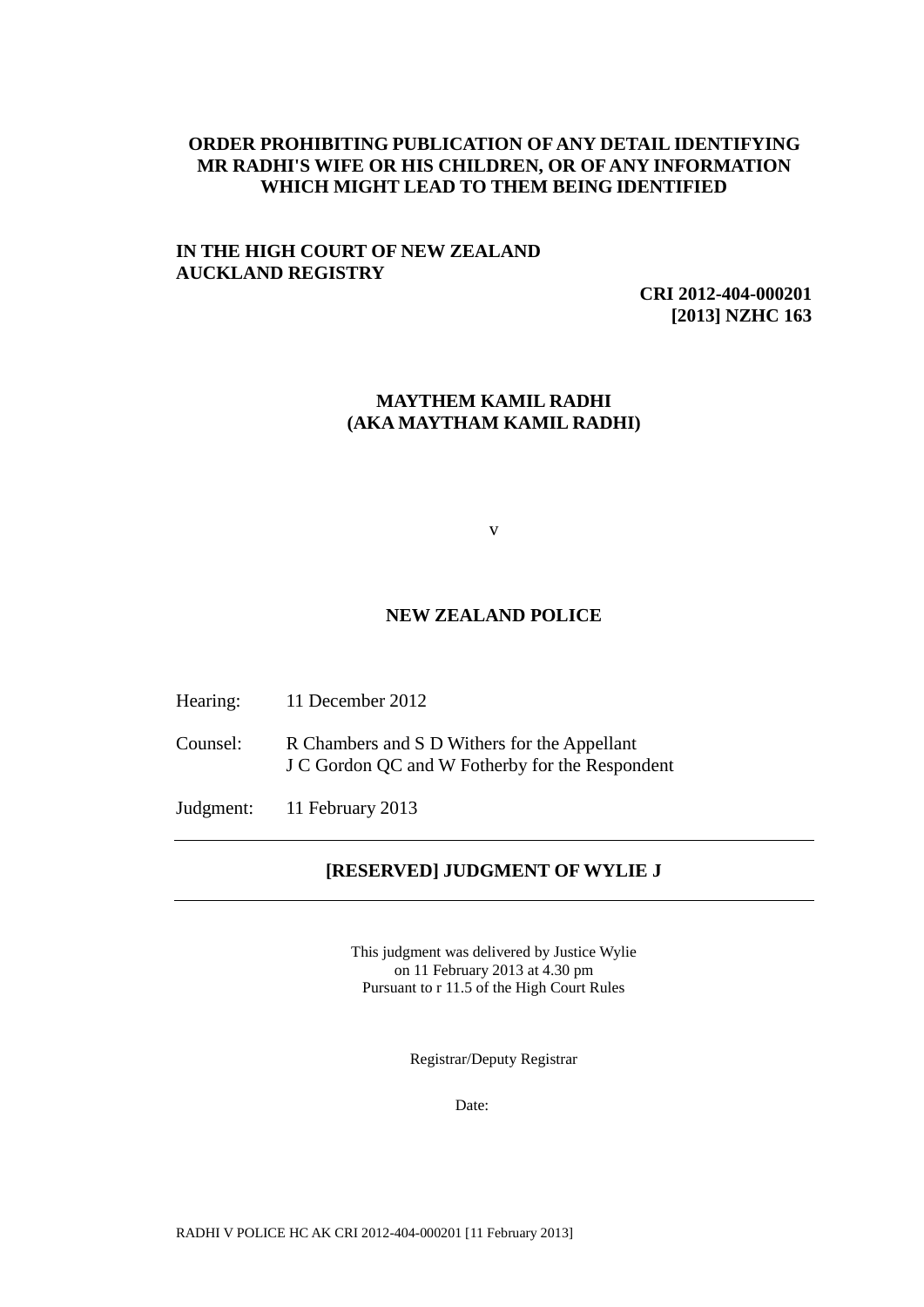# **Introduction**

[1] This appeal comes before the Court by way of case stated from Judge JC Moses sitting in the District Court at Auckland.

[2] The New Zealand Police, pursuant to a request from the Commonwealth Police in Australia, are seeking the surrender of the appellant, Mr Radhi, from New Zealand to Australia under s 45 of the Extradition Act 1999. Following a defended hearing, Judge Moses found as follows: $<sup>1</sup>$ </sup>

- (a) a warrant for the arrest of Mr Radhi, as required by s  $45(2)(a)$  of the Act, had been produced to the court;
- (b) Mr Radhi is an extraditable person in relation to the extradition country (Australia); and
- (c) Mr Radhi is eligible for surrender in relation to the offence for which surrender is sought.

[3] Having determined that Mr Radhi was eligible for surrender, Judge Moses issued a warrant for his detention under s 46 of the Act. Mr Radhi then filed a notice of intention to appeal by way of case stated for the opinion of this Court. A case has been stated pursuant to s 68 of the Act. It poses a number of questions for the opinion of this Court. I detail those questions below. First, I set out the factual background in a little more detail.

# **Factual Background**

 $\mathbf{1}$ 

[4] The appellant, Mr Radhi, is charged in Australia.

[5] The Federal Police in the Commonwealth of Australia allege that in October 2001, Mr Radhi was involved in an attempt to smuggle approximately 300 people

<sup>1</sup> *New Zealand Police v Radhi* DC Manukau CRI 2011-092-011423, 19 March 2011.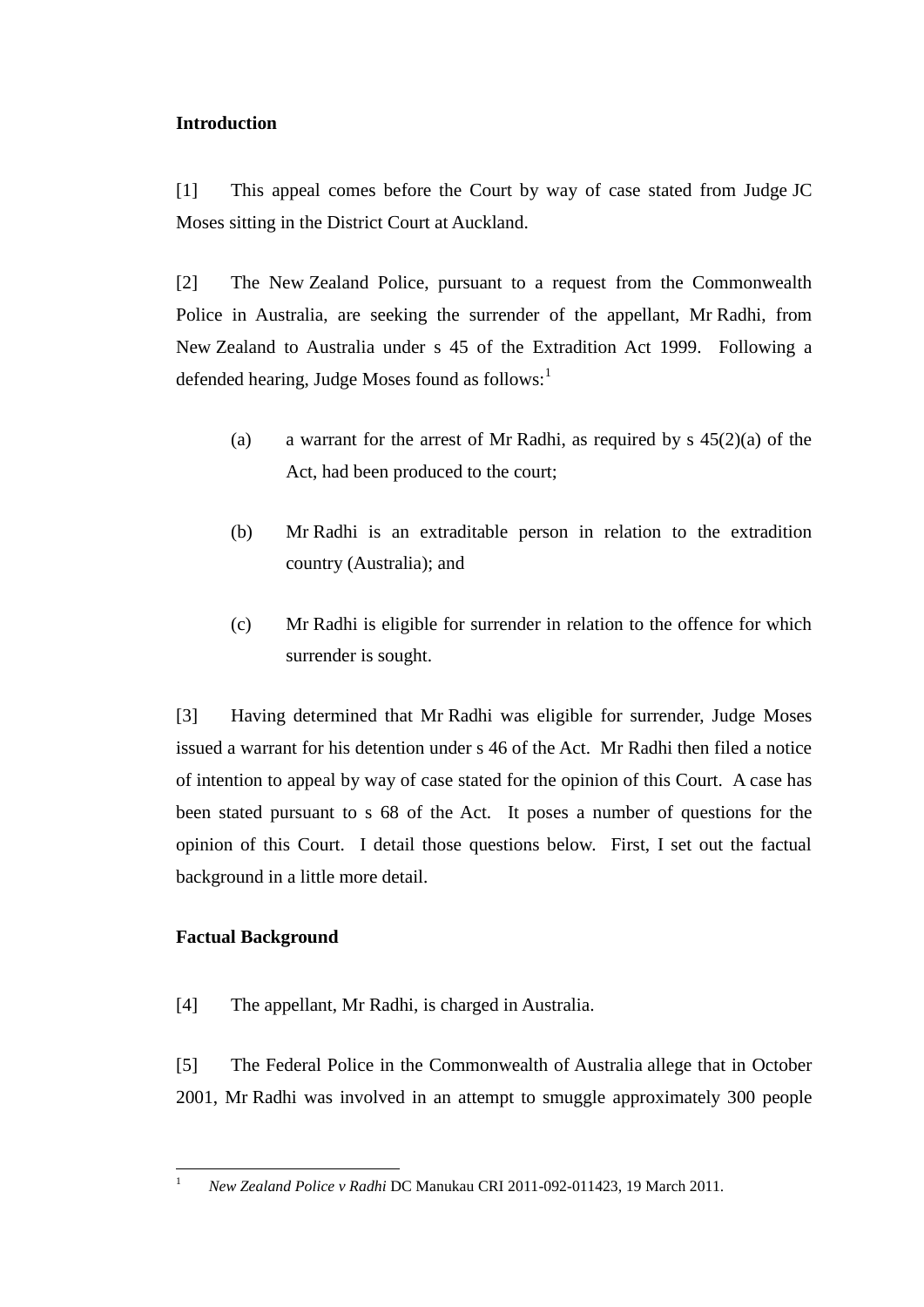into Australia using a vessel that Australian authorities codenamed "SIEV X" (Suspected Irregular Entry Vessel  $-X$ ).

[6] On 19 October 2001, the SIEV X sank in rough seas off the coast of Indonesia. The majority of the passengers onboard drowned. It is alleged that most of the passengers were of Middle-Eastern origin, that they were not Australia citizens, and that they did not hold visas authorising them to travel to or enter into Australia. It is alleged that Mr Radhi facilitated the proposed entry into Australia of these persons, by being present during negotiations with passengers regarding fares, controlling the movements and activities of passengers while they were in Indonesia, assisting in the transfer of passengers between places of accommodation, and helping passengers to board the SIEV X.

[7] Mr Radhi is now in New Zealand. He was granted refugee status entitling him to enter this country in Indonesia, and he came to New Zealand in 2009.

[8] An arrest warrant was issued for Mr Radhi by a Magistrate, Jude Daly, in the Brisbane Magistrates Court on 16 February 2011. The offence detailed in the warrant alleges that between 1 July 2001 and 19 October 2001, at Indonesia, Mr Radhi facilitated the proposed entry into Australia of a group of five or more people, to whom s 42(1) of the Migration Act 1958 (Cth) applied, and did so reckless as to whether the people had a lawful right to come into Australia. If proved, this is an offence pursuant to s 232A of the Migration Act 1958 (Cth).

[9] On 20 July 2011, the arrest warrant was endorsed by Judge Blackie in the Manukau District Court under s 41 of the Extradition Act 1999, and on 28 July 2011, Mr Radhi was arrested at his home address by the New Zealand Police. The New Zealand Police, pursuant to a request from the Federal Police in Australia, then sought the extradition of Mr Radhi from New Zealand to Australia.

[10] As noted, the application was defended and it came before Judge Moses in the District Court on 14 November 2011 and again on 5 December 2011. After considering further written memoranda filed by the parties on 23 January 2012 and 10 February 2012, Judge Moses issued a reserved decision dated 19 March 2012.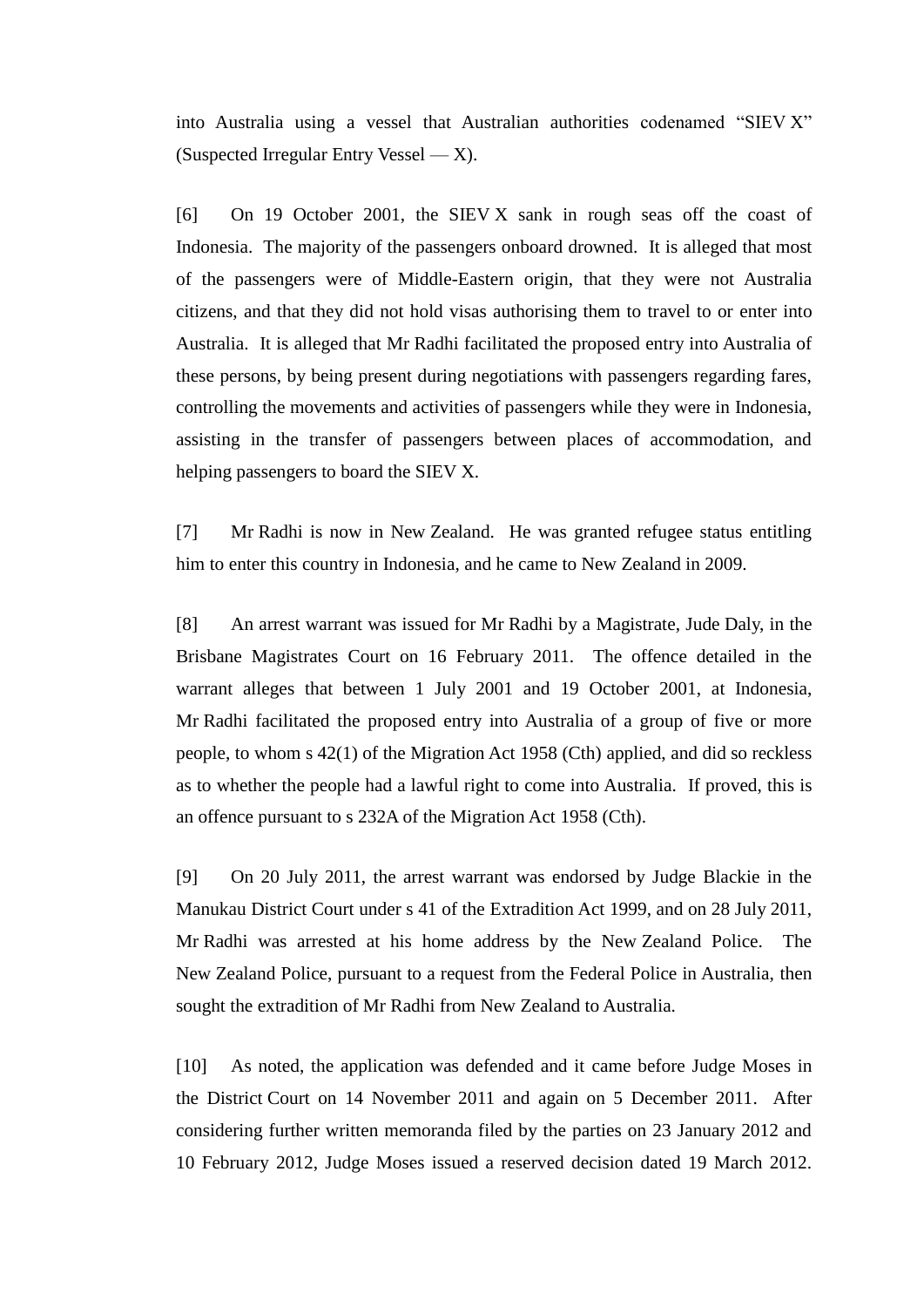He reached the various determinations which I have set out above.<sup>2</sup> Further, and as noted in the case stated, he concluded as follows:

- (a) Australia is an extradition country;
- (b) The maximum penalty for the alleged offence under the Migration Act 1958 (Cth) in Australia is 20 years' imprisonment or 2,000 penalty units (valued as at the date of judgment at AUD \$220,000);
- (c) The alleged offence is punishable under the law of Australia by a maximum penalty of not less than 12 months' imprisonment;
- (d) If the conduct constituting the alleged offence, or equivalent conduct, had occurred within the jurisdiction of New Zealand at the relevant time, it would, if proved, have constituted the offence, under s 142(fa) of the Immigration Act 1987, of wilfully aiding or assisting any other person to arrive in New Zealand in a manner that did not comply with s 126(1), or to arrive in New Zealand without holding a visa, where the person required a visa to travel;
- (e) The wording in s  $142(fa)$  at the relevant time "whether within New Zealand or otherwise" — indicated that the Immigration Act 1987 did have extraterritorial reach;
- (f) Even if the Immigration Act 1987 in this country did not have extraterritorial effect, and there was a requirement of arrival in New Zealand for there to be a "sufficient nexus of conduct constituting an offence", then an attempted offence of the nature set out in s 142(fa) of the Immigration Act 1987 would be sufficient for there to be conduct of an alleged extradition offence;

 $\frac{1}{2}$ Supra at [2].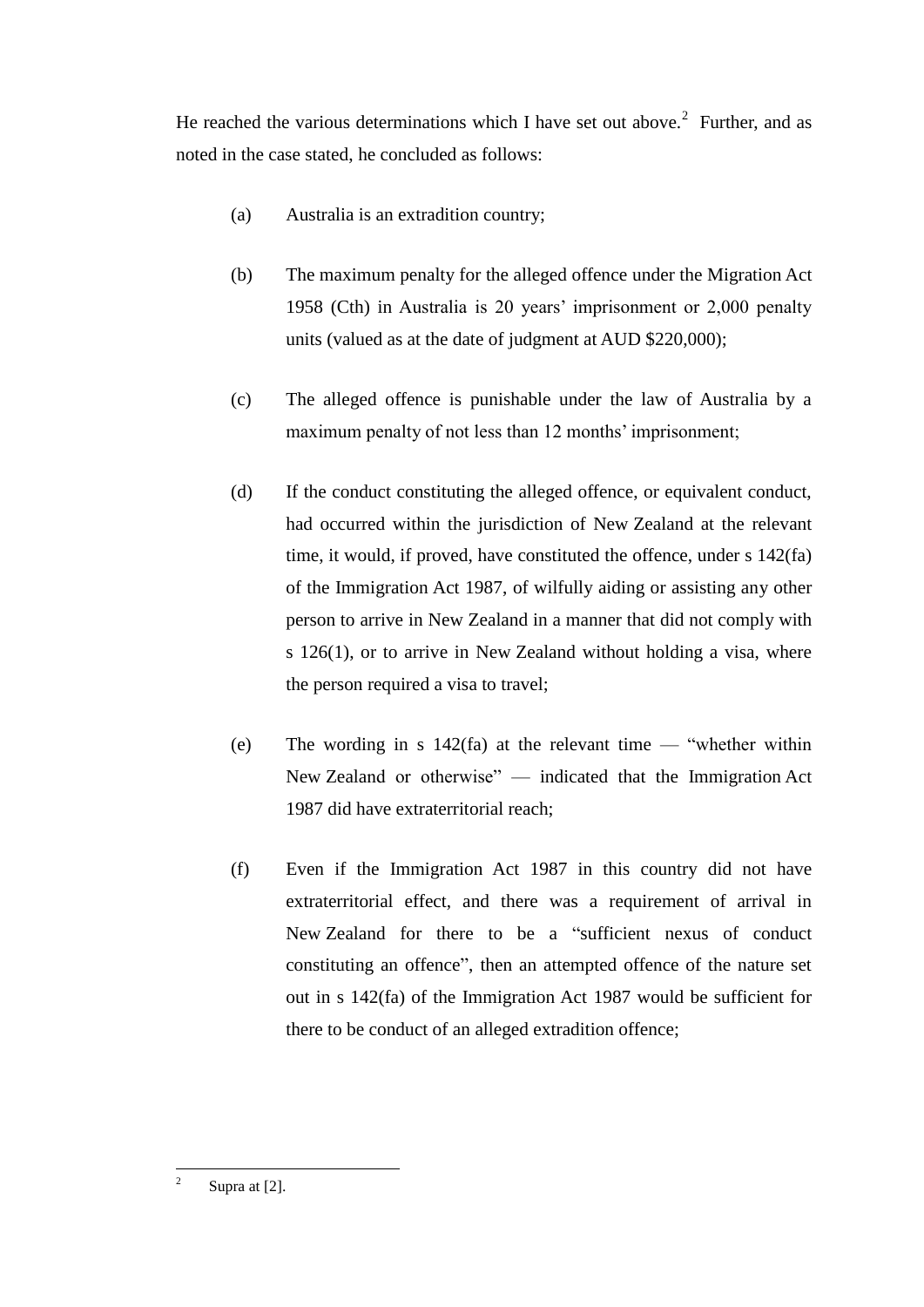- (g) There is no principle of law which precludes the words contained in s 142(fa) of the Immigration Act 1987 being read broadly to confer extra territorial jurisdiction over an attempted offence;
- (h) At the relevant time, the penalty for a breach of s 142(fa) was set out in s 144(1A) of the Immigration Act 1987, namely "imprisonment for a term not exceeding three months, or to a fine not exceeding \$5,000 for each person in respect of whom the offence is committed";
- $(i)$  In s 144(1A) of the Immigration Act 1987, the multiplier (the words "for each person in respect of whom the offence is committed") applied equally to the alternative sentences of a fine and imprisonment for a term;
- (j) If the conduct constituting the alleged offence had occurred in New Zealand at the relevant time, it would, if proved, have constituted an offence punishable under the law of New Zealand for which the maximum penalty is imprisonment for not less than 12 months;
- (k) It is not inconsistent with the New Zealand Bill of Rights Act 1990 to interpret the penalty provision in s 144(1A) in this way;
- (l) The alleged offence is an extradition offence in relation to the extradition country (Australia);
- (m) Mr Radhi is an extraditable person in relation to the extradition country; and
- (n) Mr Radhi is eligible for surrender to Australia.

[11] The relevance of a number of these findings will become clearer in the analysis below.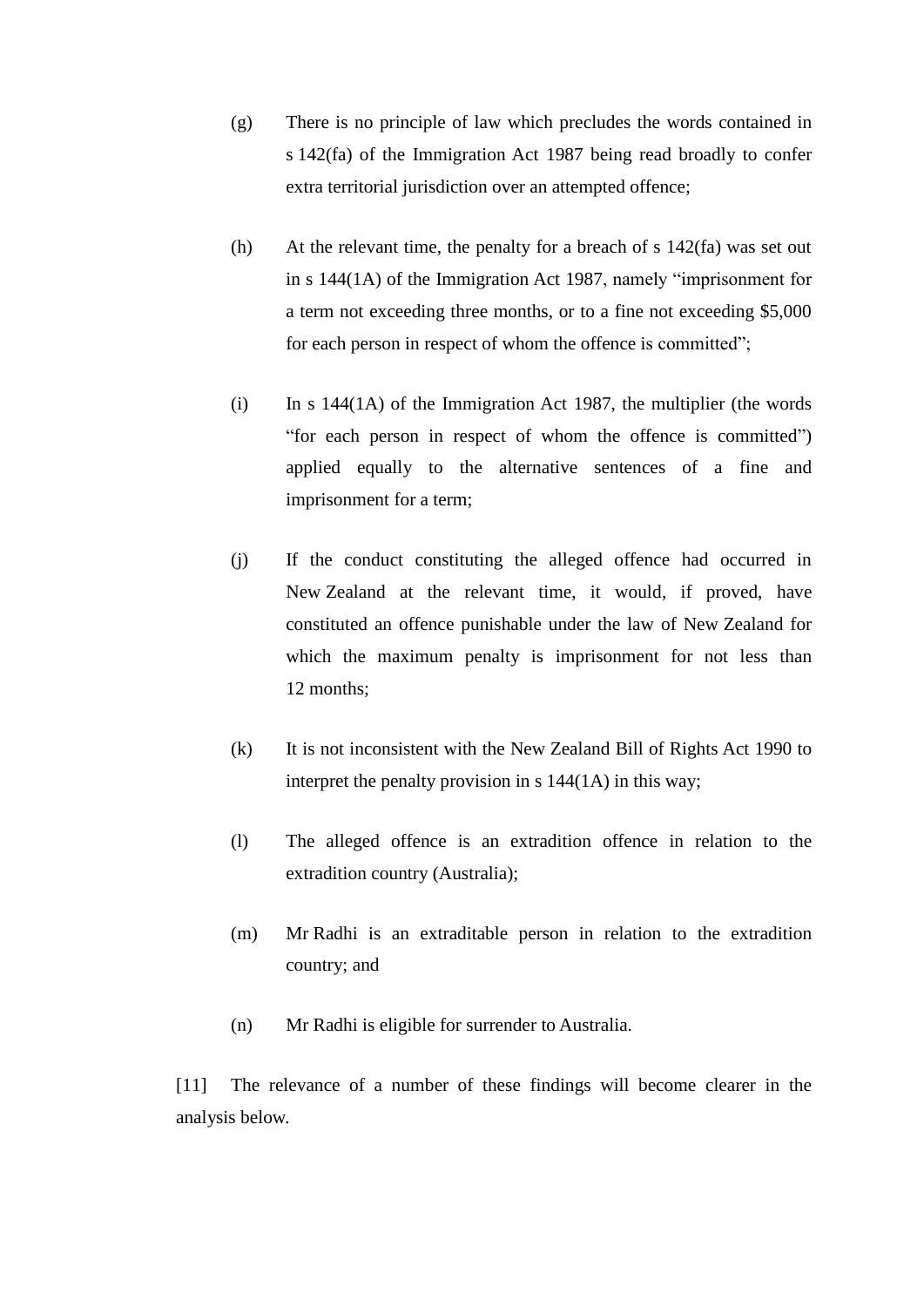### **The Case Stated**

- [12] The case stated poses the following questions for the opinion of this Court:
	- (a) Was Judge Moses wrong to determine that if the conduct constituting the alleged offence in relation to Australia, or equivalent conduct, had occurred within the jurisdiction of New Zealand at the relevant time, it would, if proved, have constituted the offence under s 142(fa) of the Immigration Act 1987?;
	- (b) Was Judge Moses wrong to determine that the wording in s 142(fa) of the Immigration Act 1987, namely "whether within New Zealand or otherwise", indicates that the Immigration Act 1987 has extraterritorial reach?;
	- (c) Was Judge Moses wrong to determine that even if the Immigration Act 1987 does not have extraterritorial reach, and there is a requirement of "arrival" in New Zealand for there to be a sufficient nexus of conduct constituting an offence, then an attempted offence of the nature set out in s 142(fa) of the Immigration Act 1987 would be sufficient for there to be conduct of an alleged extradition offence?;
	- (d) Was Judge Moses wrong to determine that the wording in s 142(fa) of the Immigration Act 1987, namely "whether within New Zealand or otherwise", can be read broadly to confer extraterritorial jurisdiction over an attempted offence?;
	- (e) Was Judge Moses wrong to determine that the multiplier provision in s 144(1A) of the Immigration Act 1987 (namely "for each person in respect of whom the offence is committed") was intended to apply equally to the fine and the imprisonment term?;
	- (f) Was Judge Moses wrong to determine that the alleged offence is an extradition offence in relation to Australia?;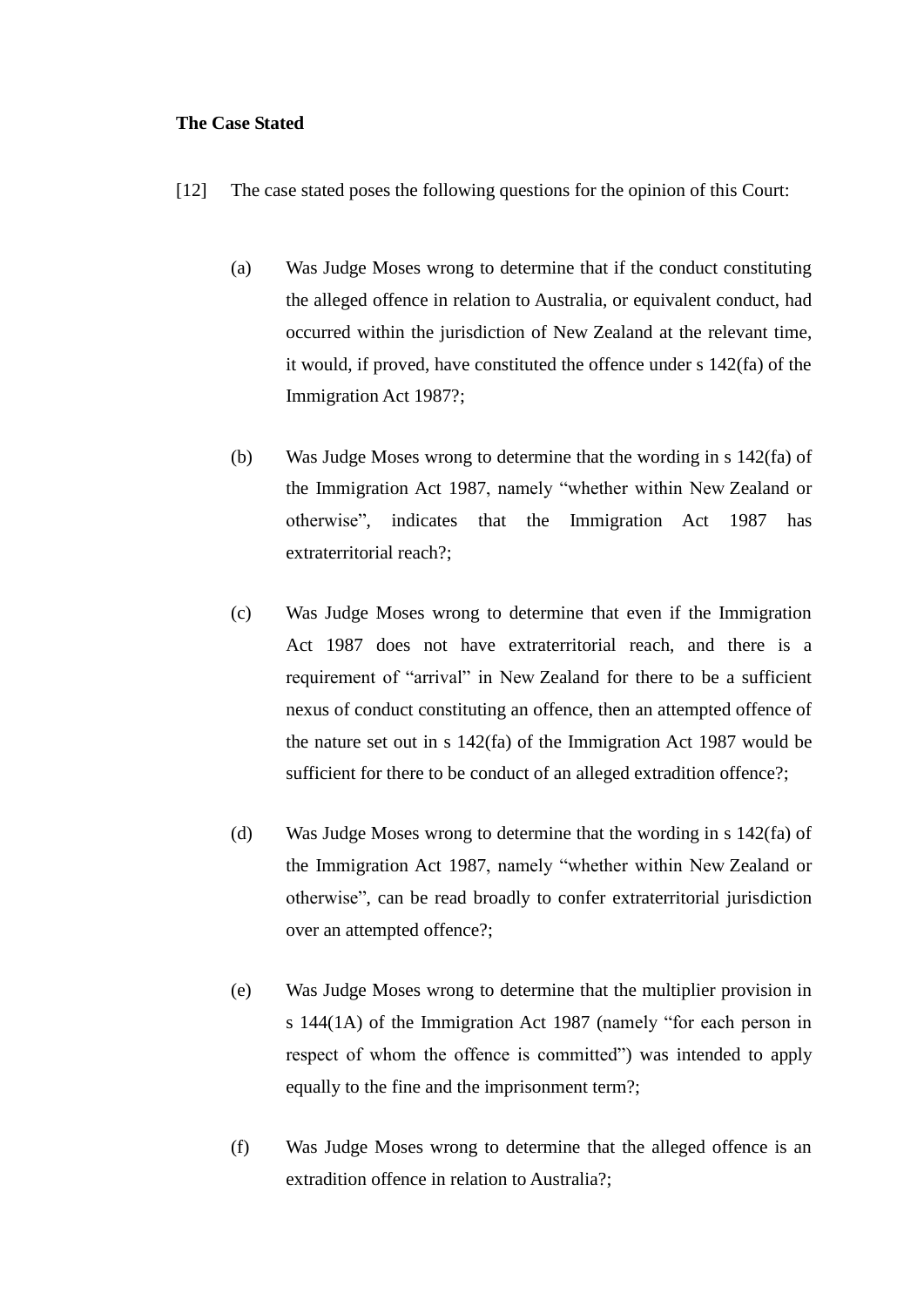- (g) Was Judge Moses wrong to determine that Mr Radhi is an extraditable person in relation to Australia?;
- (h) Was Judge Moses wrong to determine that Mr Radhi is eligible for surrender in relation to the offence for which extradition is sought?

[13] In the analysis which follows below, I have dealt with these questions in the following order: (b), (a), (c) and (d) together, (e), and (f), (g) and (h) together.

### **Submissions**

[14] Mr Chambers, appearing on behalf of Mr Radhi, emphasised the fact that there was no evidence adduced before Judge Moses that the SIEV X entered Australian waters. He noted that the Australian Federal Police allege that the SIEV X foundered close to the Indonesian coastline, and that it is not alleged that the vessel was in Australian waters at the time. He pointed out that no illegal immigrants arrived in Australia, and that no aspect of the conduct attributed to Mr Radhi is alleged to have occurred within Australia. On this basis, he submitted that the alleged conduct attributed to Mr Radhi would not have constituted an offence under New Zealand law at the relevant time, as is required if a person is to be eligible for surrender under the Extradition Act 1999, because s 142(fa) of the Immigration Act 1987 in this country at the time required arrival into New Zealand. In addition, Mr Chambers argued that the Immigration Act 1987 did not, at the relevant time, have extraterritorial effect. He submitted that if the equivalent New Zealand provisions did not have extraterritorial effect, then no equivalent offence can be said to have been committed pursuant to any provision in force in New Zealand at the time.

[15] Mr Chambers also submitted that Judge Moses erred when he determined that even if the Immigration Act 1987 in this country did not, at the relevant time, have extraterritorial effect, then an attempt to commit the offence set out in s 142(fa) suffices to found the alleged extradition offence. He referred to ss 6, 7 and 9 of the Crimes Act 1961, and argued that they preclude the criminalisation of wholly extraterritorial attempts in the absence of express legislative intent to the contrary.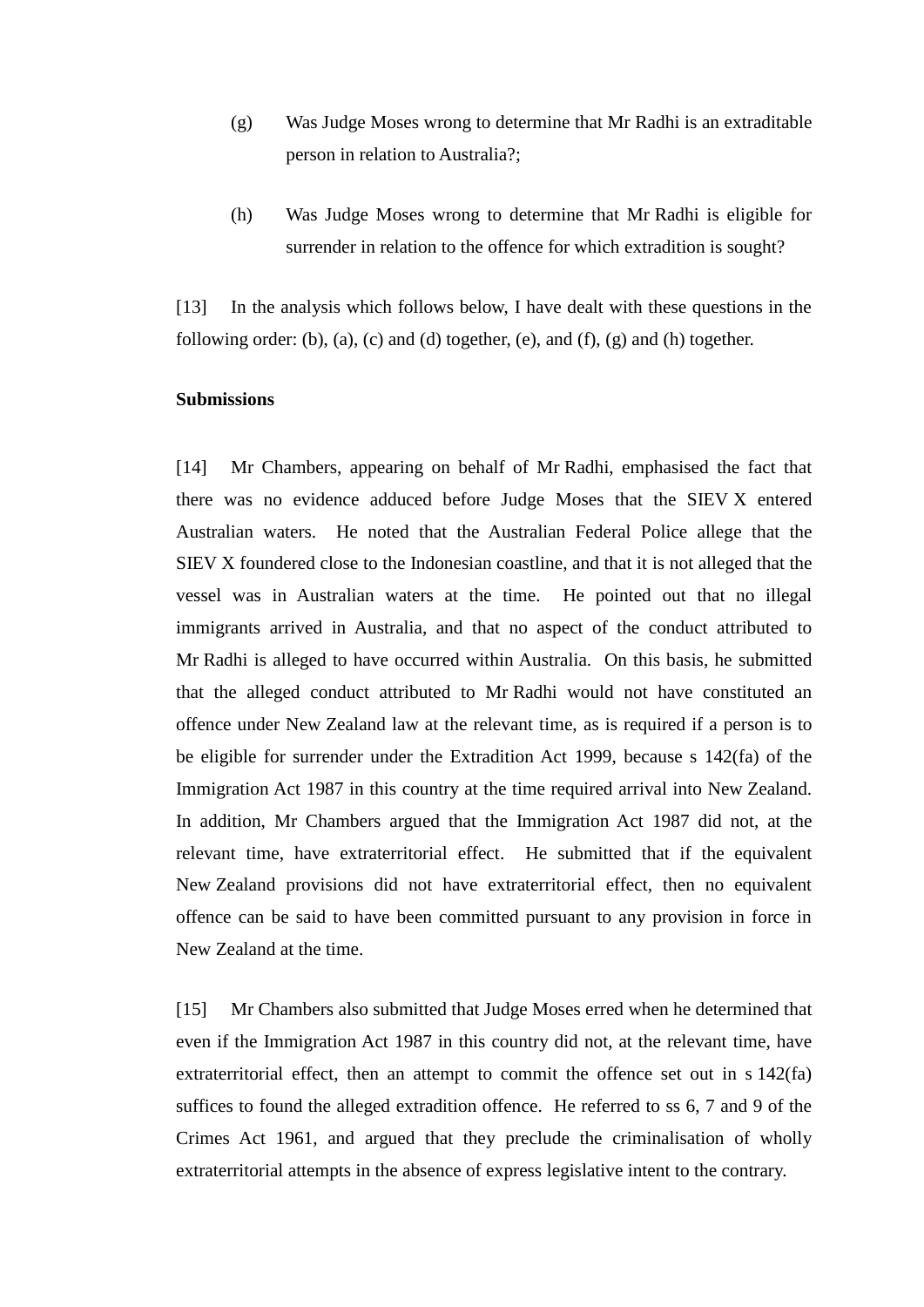[16] Further, Mr Chambers argued that the relevant penalty provisions under the New Zealand legislation prescribe a maximum penalty of three months' imprisonment, regardless of the number of persons involved, and that such penalty is insufficient to constitute an extradition offence as defined in the Extradition Act 1999. He argued that the multiplier (the reference to the number of persons involved) contained in the penalty provision applies only to a fine, and not to the alternative sentence of imprisonment.

[17] In conclusion, it was submitted for Mr Radhi that his alleged conduct does not constitute an extradition offence in relation to Australia, and that, at the relevant time, the alleged conduct would not, if proved, have constituted an offence punishable under the law of New Zealand for which the maximum penalty was imprisonment for not less than 12 months, or any more severe penalty. Mr Chambers argued that it follows that Mr Radhi is not an extraditable person in relation to Australia, because no extradition offence has been made out. Thus, he said that Mr Radhi is not eligible for surrender in relation to the offence for which extradition is sought.

[18] Ms Gordon QC, for the Crown, supported Judge Moses' reasoning in respect of each of the questions posed in the case stated. She submitted that the key question is whether Mr Radhi is alleged to have committed an extradition offence. She noted the relevant definition in the Extradition Act and the principle of double criminality. She argued that at the relevant time, the equivalent offence in New Zealand to that with which Mr Radhi is charged in Australia, was constituted by s 142(fa) of the Immigration Act 1987, and submitted that the provision was extraterritorial in its effect. She further argued that arrival in New Zealand was unnecessary. She put it to me that s 142(fa) of the Immigration Act 1987 made it an offence, whether within New Zealand or otherwise, to wilfully aid or assist any other person to arrive in New Zealand, and that arrival in this country was not required before the offence was constituted.

[19] Ms Gordon went on to argue that, in any event, the Courts in New Zealand have jurisdiction over attempts to commit extraterritorial offences. She argued that if an offence under s 142(fa) could be committed by a person outside New Zealand,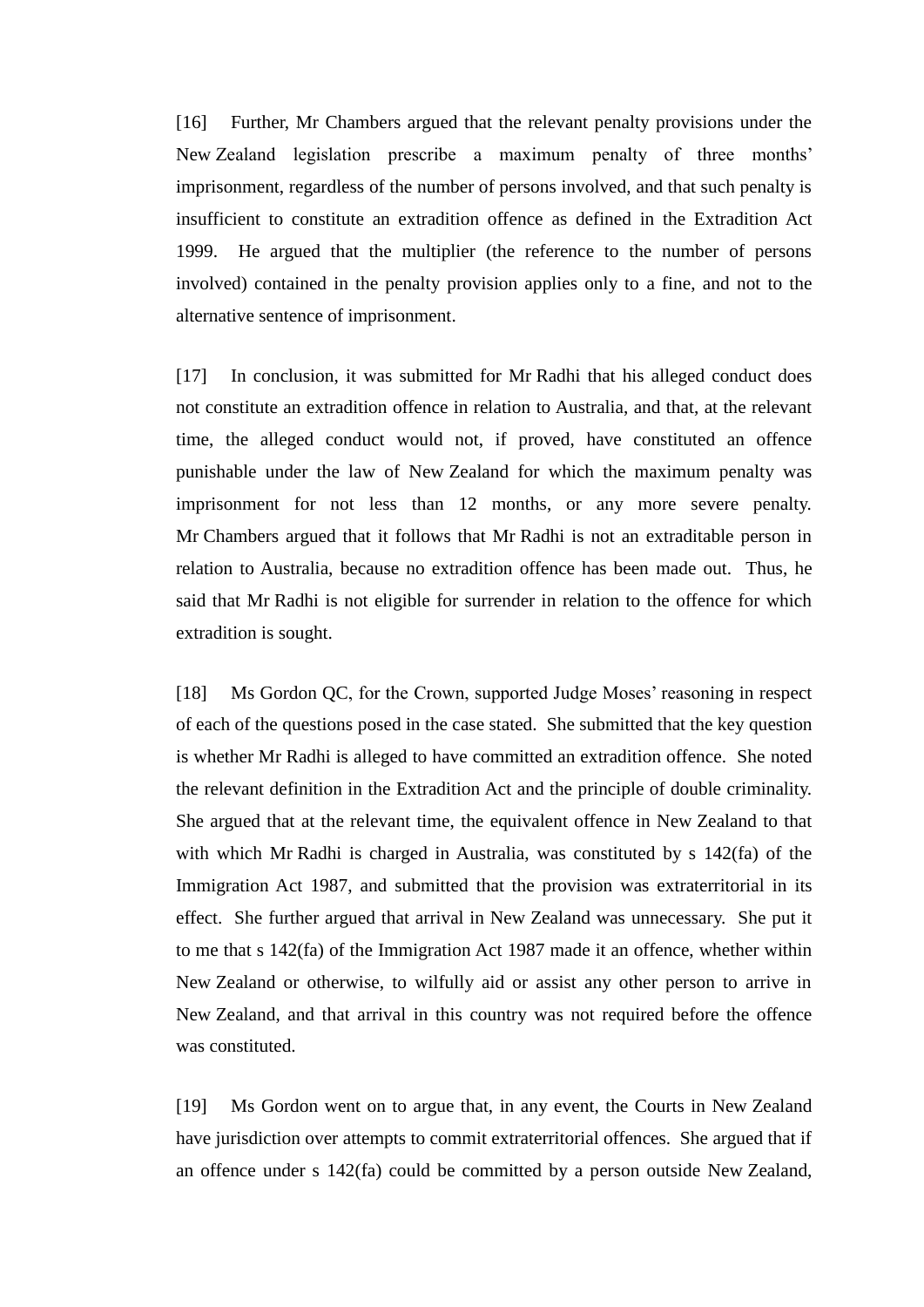then culpability could attach to a person who attempted to commit the offence outside New Zealand but failed.

[20] Ms Gordon then submitted that the penalty provision contained in New Zealand legislation  $\overline{\phantom{a}}$  s 144(1A)  $\overline{\phantom{a}}$  and should be interpreted in such a way that the penalty either of imprisonment or a fine could be imposed in respect of each person in respect of whom the offence was committed.

[21] Ms Gordon argued that Judge Moses' decisions on each of the salient points was correct, and that the appeal should be dismissed.

# **Analysis**

*The Extradition Act — an "extradition offence"*

[22] It was common ground that extradition to Australia is governed by Part 4 of the Extradition Act. $3$ 

[23] The starting point is s 45 of that Act. Relevantly, it provides as follows:

## **45 Determination of eligibility for surrender**

- (1) Subject to [section 44\(4\),](http://www.legislation.govt.nz/act/public/1999/0055/latest/link.aspx?id=DLM26284) if a person is brought before a court under this Part, the court must determine whether the person is eligible for surrender in relation to the offence or offences for which surrender is sought.
- (2) Subject to subsections (3) and (4), the person is eligible for surrender if—
	- (a) a warrant for the arrest of the person described in [section](http://www.legislation.govt.nz/act/public/1999/0055/latest/link.aspx?id=DLM26273)  [41\(1\)](http://www.legislation.govt.nz/act/public/1999/0055/latest/link.aspx?id=DLM26273) and endorsed under that section has been produced to the court; and
	- (b) the court is satisfied that—
		- (i) the person is an extraditable person in relation to the extradition country; and
		- (ii) the offence is an extradition offence in relation to the extradition country.

 $\sqrt{3}$ Extradition Act 1999, s 39(a).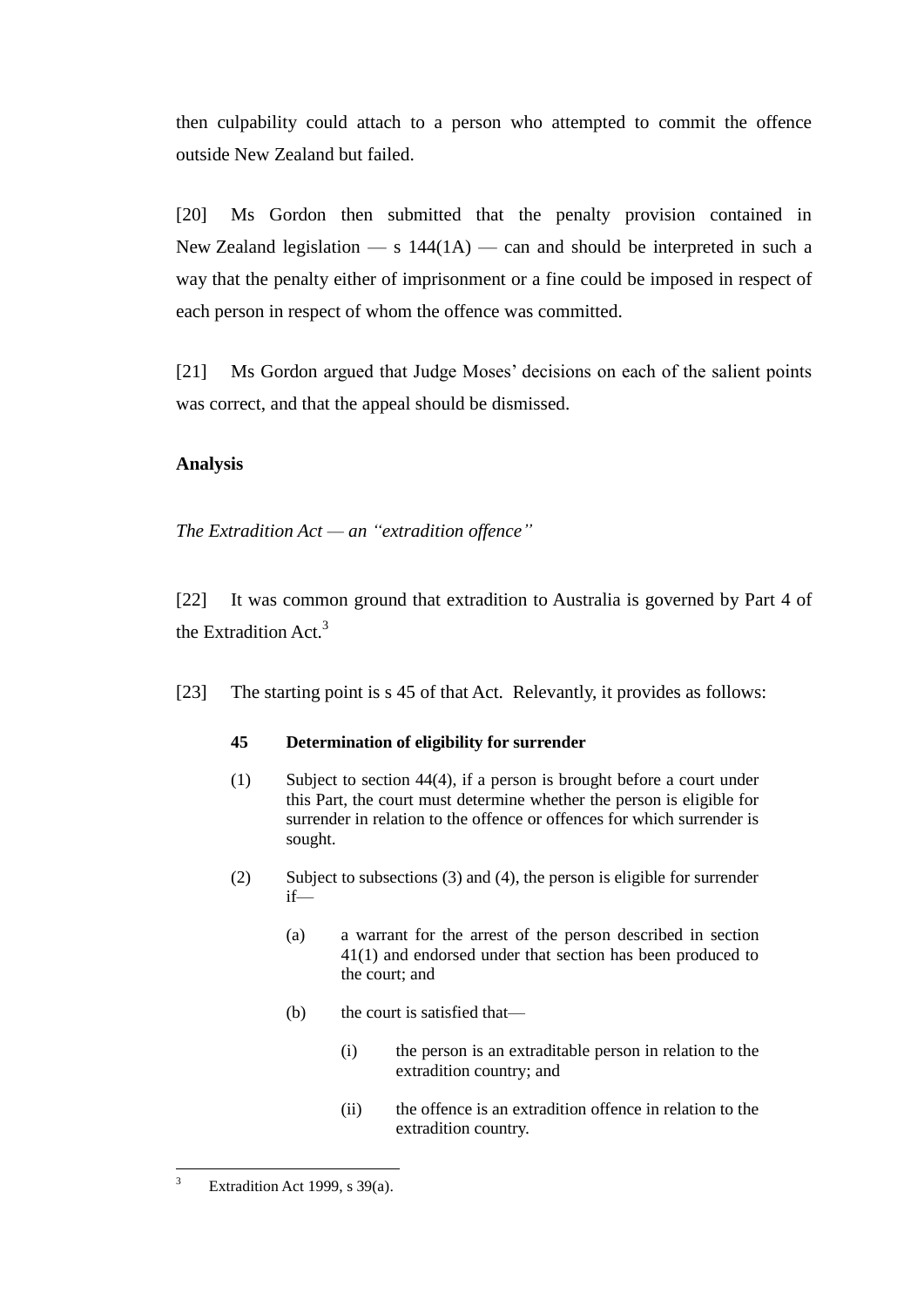[24] As can be seen, the District Court has responsibility for determining whether a person brought before it under Part 4 of the Act is eligible for surrender in relation to the offences(s) for which surrender is sought. A person is eligible for surrender if, subject to submissions (3) and (4) (which are of no relevance in the present case), the matters detailed in s 45(2) are made out.

[25] Here, Mr Radhi was brought before the District Court pursuant to the arrest warrant endorsed by Judge Blackie under s 41(1), which is contained in Part 4 of the Act. Mr Radhi does not dispute that the requirement in s 45(2)(a) is made out. The appeal turns on whether or not the matters detailed in s 45(2)(b) are satisfied. Mr Radhi disputes that he is an "extraditable person" in relation to Australia, because the offence with which he is charged in Australia is not an "extradition offence".

[26] The meaning to be given to the words "extraditable person" is contained in s 3 of the Act. Relevantly, it provides as follows:

#### **3 Meaning of extraditable person**

In this Act, a person is an extraditable person in relation to an extradition country if—

(a) the person is accused of having committed an extradition offence against the law of that country; or

[27] The meaning to be given to the words "extradition offence" is contained in s 4 of the Act. Inter alia, it provides as follows:

#### **4 Meaning of extradition offence**

…

…

- (1) In this Act, extradition offence means, subject to an extradition treaty,—
	- (a) in relation to an extradition country, an offence punishable under the law of the extradition country for which the maximum penalty is imprisonment for not less than 12 months or any more severe penalty, and which satisfies the condition in subsection (2):

…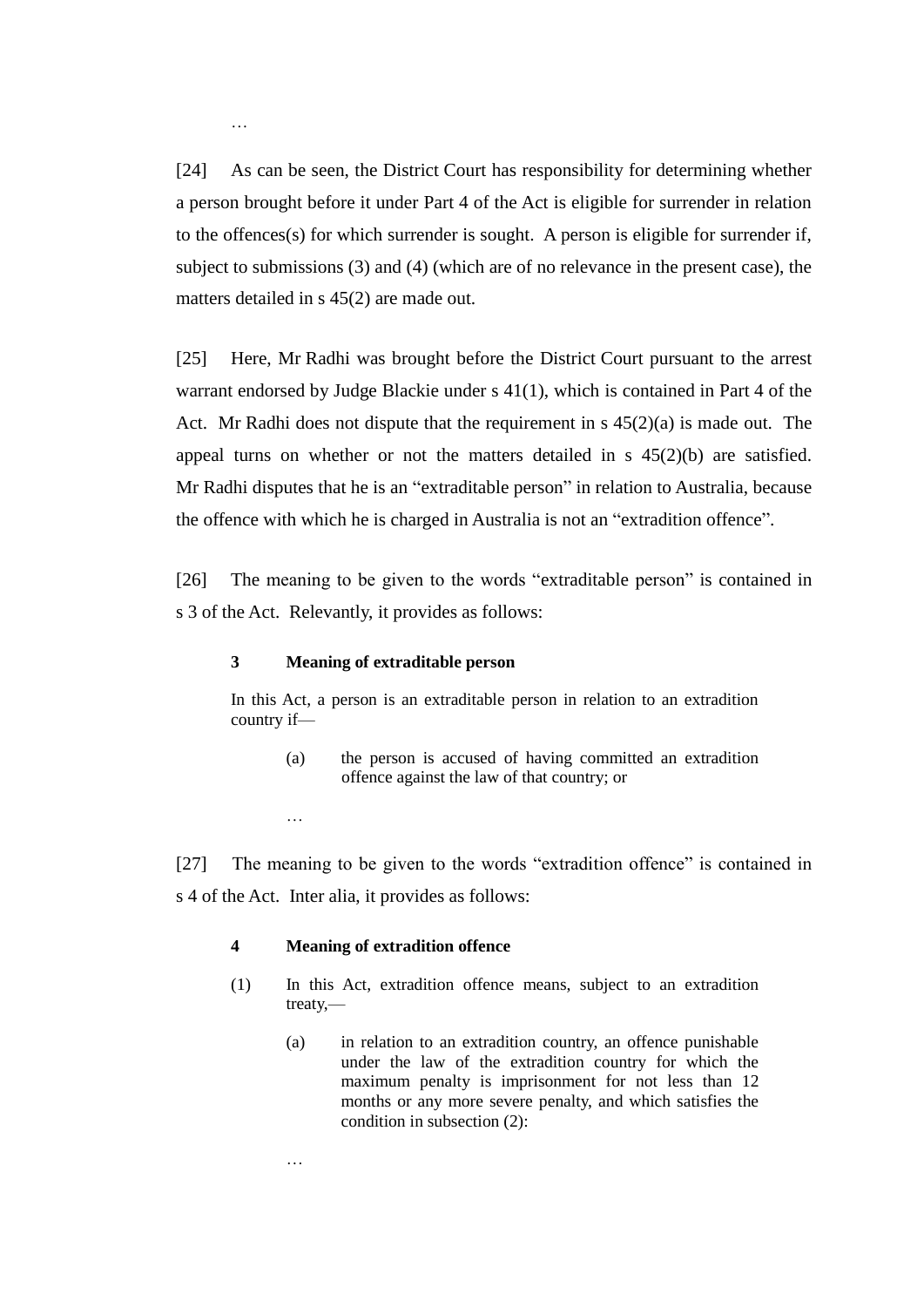- (2) The condition referred to in subsection  $(1)(a)$  is that if the conduct of the person constituting the offence in relation to the extradition country, or equivalent conduct, had occurred within the jurisdiction of New Zealand at the relevant time it would, if proved, have constituted an offence punishable under the law of New Zealand for which the maximum penalty is imprisonment for not less than 12 months or any more severe penalty.
- (3) For the purposes of determining whether the condition in subsection (2) is satisfied in relation to a particular application for surrender of a person, the relevant time referred to in subsection (2) is the time at which the conduct is alleged to have occurred.
- …

[28] Insofar as I am aware, no aspect of any extradition treaty is in issue in this case.

[29] As can be seen from the definition, the alleged offence must be an offence in the requesting country. It must also be an offence in the requested country. This is the principle of double criminality which is central to extradition law in this country and in other common law countries. The principle serves two purposes. They were discussed by Lord Millett in *R (L Al-Fawwaz) v Governor of Brixton Prison.* 4 His Lordship said as follows: $5$ 

In considering this question it is important to bear the objects of the double criminality rule in mind, for its two requirements serve different purposes. The first requirement, that the offence for which extradition is ordered should be within the jurisdiction of the requesting state, serves a purely practical purpose. There is no point in extraditing a person for an offence for which the requesting state cannot try him. The second requirement, that the offence should also be within our own criminal jurisdiction, serves to protect the accused from the exercise of an exorbitant foreign jurisdiction. Views as to what constitutes an exorbitant jurisdiction naturally differ; the test adopted by our own law has been to accord to other countries the jurisdiction which we claim ourselves but no more…

In broad terms, s  $4(1)(a)$  and (2) prevent the extradition of a person for acts that New Zealand, as the requested country, does not view as criminal. They prevent a person's liberty being restricted as a consequence of alleged offences not recognised as criminal in this country.<sup>6</sup>

 $\overline{4}$ <sup>4</sup> *R (Al-Fawwaz) v Governor of Brixton Prison* [2001] UKHL 69, [2002] 1 AC 556.

At [95].

<sup>6</sup> See also *Norris v Government of the United States of America* [2008] UKHL 16, [2008] AC 920 at [88].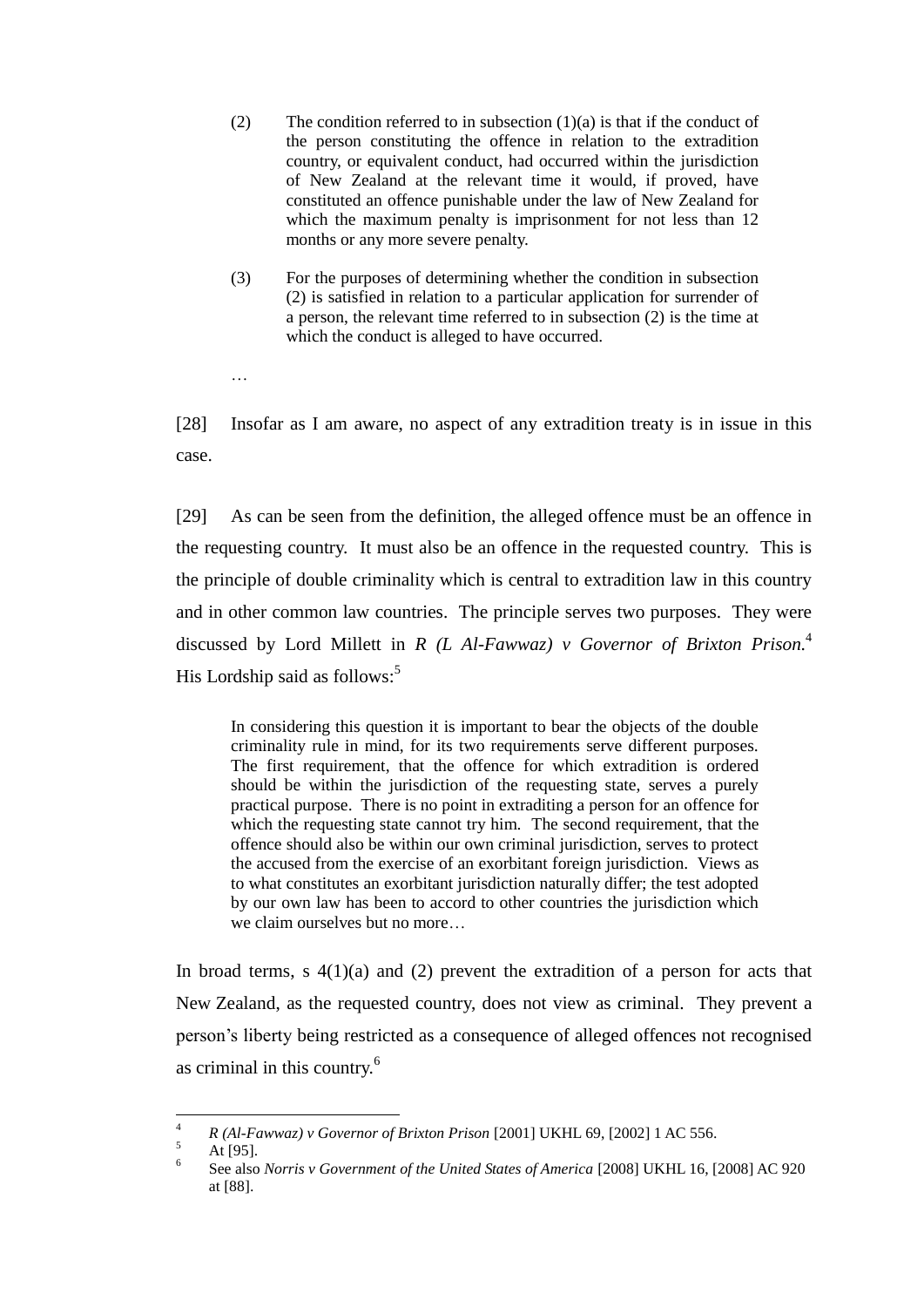[30] In considering s 4(2), s 5 is in point. It enjoins a "broad conduct" approach. Relevantly, it provides as follows:

## **5 Interpretation provisions relating to offences**

- (1) A reference in this Act to conduct constituting an offence is a reference to the acts or omissions, or both, by virtue of which the offence has, or is alleged to have, been committed.
- (2) In making a determination for the purposes of [section 4\(2\),](http://www.legislation.govt.nz/act/public/1999/0055/latest/link.aspx?id=DLM25681) the totality of the acts or omissions alleged to have been committed by the person must be taken into account and it does not matter whether under the law of the extradition country and New Zealand—
	- (a) the acts or omissions are categorised or named differently; or
	- (b) the constituent elements of the offence differ.
- …
- [31] As noted above, Mr Radhi is charged under s 232A of the Migration Act 1958 (Cth). That provision reads as follows:

## **232A Organising bringing groups of non-citizens into Australia**

A person who:

- (a) organises or facilitates the bringing or coming to Australia, or the entry or proposed entry into Australia, of a group of 5 or more people to whom subsection 42(1) applies; and
- (b) does so reckless as to whether the people had, or have, a lawful right to come to Australia;

is guilty of an offence punishable, on conviction, by imprisonment for 20 years or 2,000 penalty units, or both.

[32] As from 18 June 2002, similar legislation came into force in New Zealand.<sup>7</sup> Various relevant provisions are now contained in s 98B to 98F of the Crimes Act 1961 and in s 343 of the Immigration Act 2009. These provisions were not in force however in 2001. It is clear from s 4(3) of the Extradition Act, that the relevant time referred to in subs (4)(2) of the Act is the time at which the conduct is alleged to have occurred — in this case July to October 2001.

 $\overline{7}$ <sup>7</sup> Crimes (Amendment) Act 2002, s 5; Immigration Amendment Act 2002.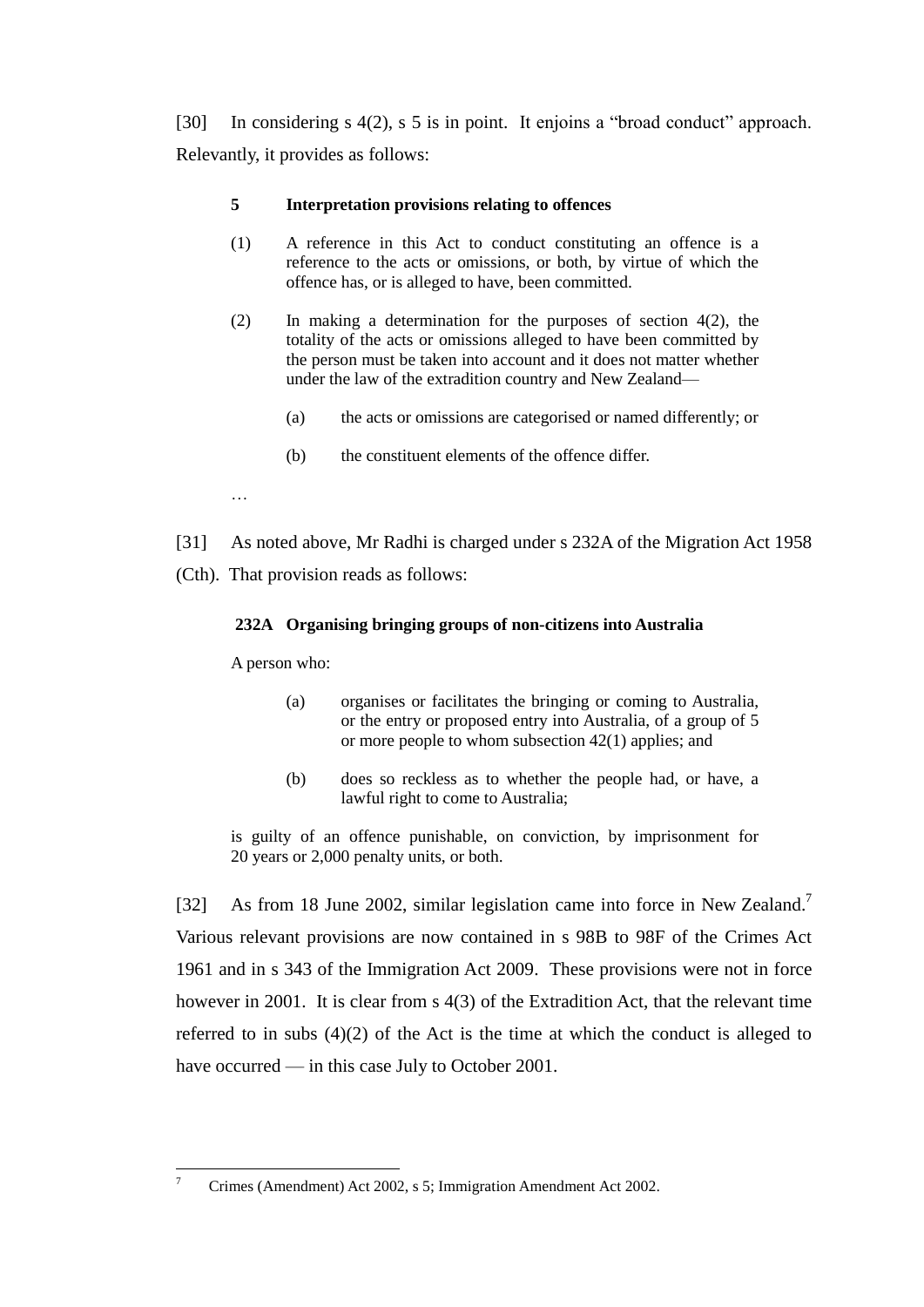[33] At the relevant time, the equivalent provision in New Zealand to s 232A of the Migration Act 1958 (Cth) in Australia, was s 142(fa) of the Immigration Act 1987. It read as follows:

#### **142 Offences**

Every person commits an offence against this Act who—

…

- (fa) Whether within New Zealand of otherwise, wilfully aids or assists any other person—
	- (i) to arrive in New Zealand in a manner that does not comply with section  $126(1)$ ; or
	- (ii) to arrive in New Zealand without holding a visa, where the person requires a visa to travel to New Zealand…

Section 126(1) detailed the responsibilities of persons arriving in New Zealand. It required them to present themselves to an immigration officer, to surrender to that officer a duly completed arrival card, and to produce their passport on demand.

[34] The history leading to the introduction of s 142(fa) is informative. At the time, the principal legislation dealing with immigration into this country was the Immigration Act 1987. It made it an offence to do various things contrary to the provisions of the Act, but it did not deal with the trafficking of illegal immigrants. Section 142(fa) was first proposed in the Immigration Amendment Bill. The Bill had its second reading on 29 September 1998. The then Minister of Immigration, the Honourable Tuareki John Delamere, listed the principal objectives detailed in the Bill, and noted that, inter alia, it sought "to establish an offence against the illegal trafficking of people into New Zealand".<sup>8</sup> The Immigration Amendment Bill containing, amongst other things, s 142(fa) was passed into law by Parliament. It became the Immigration Amendment Act 1999. It was to come into force on 1 October 1999. However, in June 1999, the New Zealand Immigration Service was advised of the potential arrival of a number of foreign nationals into New Zealand by boat. The Government deemed it necessary to bring into force immediately certain provisions in the new Act. As a result, a further bill, the Immigration Amendment Bill (No.2), was debated under urgency, and it underwent both its second and third

 $\frac{1}{8}$ (29 September 1998) 572 NZPD 12789.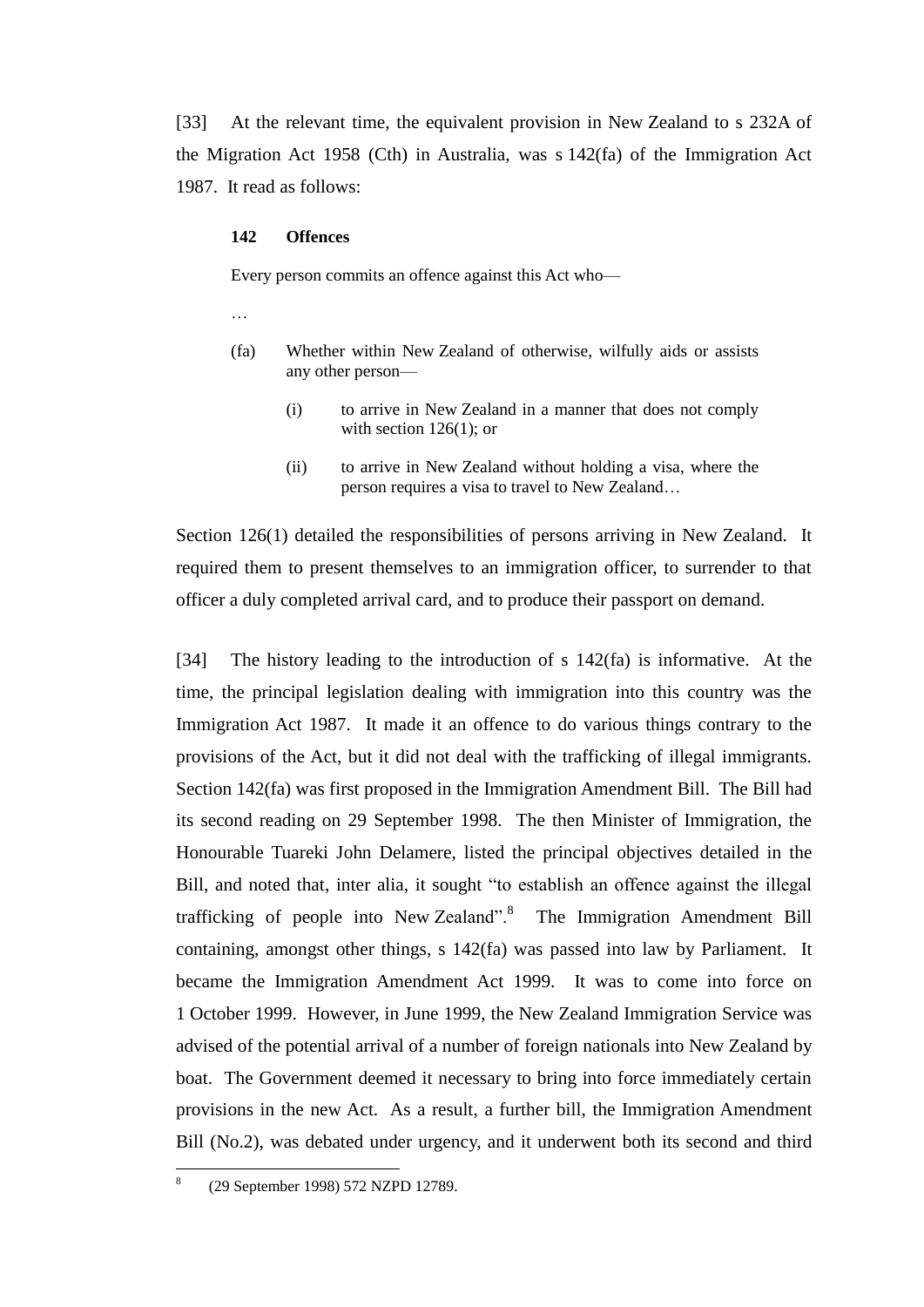readings on 15 June 1999.<sup>9</sup> It passed into law on the same day,<sup>10</sup> and as a result, various sections in the Immigration Amendment Act came into force on 16 June 1999. One of the sections which came into force on that day was s 142(fa). It was later repealed as from 18 June 2002 by the Immigration Amendment Act 2002.

*Question (b) in the case stated — extraterritoriality?*

- [35] I start with the question of whether or not s 142(fa) had extraterritorial reach.
- [36] Judge Moses found as follows: $^{11}$

I find that the wording of s 142(fa) of the Immigration Act 1987, which contain the words "whether within New Zealand or otherwise" clearly indicates that the Immigration Act does have extra-territorial reach…

[37] It is my clear view that the section did apply extraterritorially, and that Judge Moses was correct in his conclusion. My reasoning is as follows:

- (a) The words "whether within New Zealand or otherwise" are a clear statement of Parliamentary intent. They make it clear beyond peradventure that the section was intended to have extraterritorial reach.
- (b) To so hold is not inconsistent with s 6 of the Crimes Act 1961. Section 6 states that no act done or omitted outside New Zealand is an offence. However, it does not apply where the act done or omitted is an offence by virtue of the Crimes Act or any other enactment. The wording of s 142(fa) made it an offence to wilfully aid or assist another person to arrive in New Zealand, whether the acts done which constituted the aiding and assisting were done within New Zealand or otherwise. While the Courts should not generally treat legislation as having extraterritorial effect, they must do so to the extent that Parliament has made clear by means of express words, or where

<sup>-&</sup>lt;br>9 (15 June 1999) 578 NZPD 17404.

<sup>&</sup>lt;sup>10</sup> Immigration Amendment Act (No.2) 1999.

<sup>11</sup> *New Zealand Police v Radhi*, supra n 1, at [33].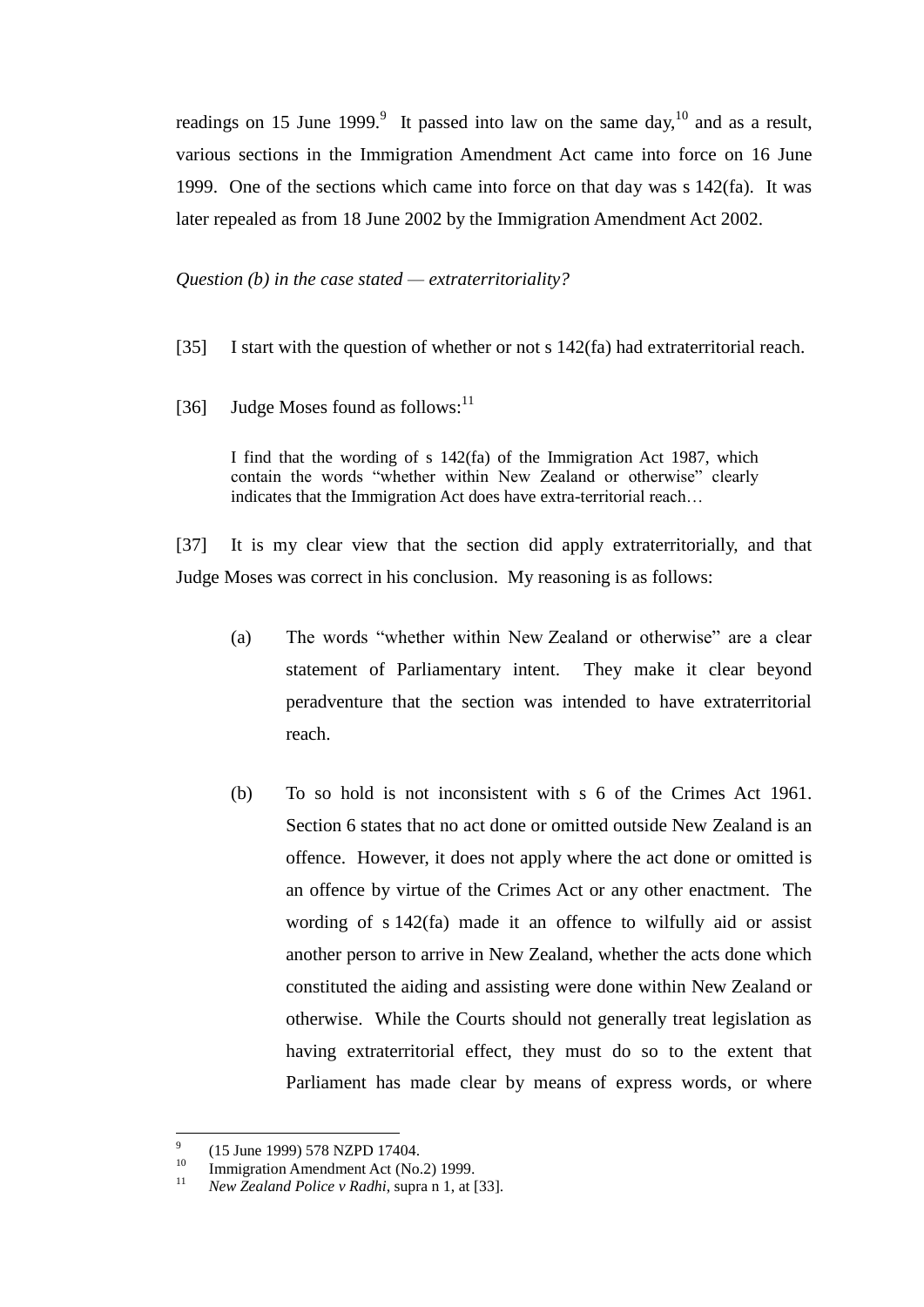extraterritorial effect flows as a matter of inevitable logic from express terms read contextually in the light of the purposes of the Act. 12

(c) It is consistent with the purpose of the Immigration Act 1987 (as amended in 1999) to hold that the section had extraterritorial effect. The Act as a whole was intended to reform the law relating to immigration. It permitted persons who were not New Zealand citizens to be in this country only if they held a permit, or were exempt from such requirement. Otherwise, they were in New Zealand unlawfully. One of the purposes of the Immigration Amendment Act 1999 was to improve the effectiveness of the removal regime for persons unlawfully in New Zealand. The power of a State to patrol and protect its borders is one of the most widely recognised powers of a sovereign state. So too is the power to annex whatever conditions the state pleases to the ability to enter.<sup>13</sup> Generally, it is to be expected that immigration law will carry a significant extraterritorial dimension. In my judgment, it is consistent with the purpose of the Immigration Act that those who seek to offend against New Zealand's immigration laws from overseas should be penalised for doing so.

[38] Accordingly, I answer question (b) posed in the case stated as follows — Judge Moses did not err when he determined that the wording in s 142(fa) of the Immigration Act, namely, "whether in New Zealand or otherwise", indicated that the Immigration Act had extraterritorial reach.

### *Question (a) in the case stated — arrival?*

[39] I now turn to consider question (a) in the case stated — was Judge Moses wrong to determine that, if the conduct constituting the alleged offence in relation to Australia, or equivalent conduct, had occurred within the jurisdiction of

 $12$ <sup>12</sup> *Poynter v Commerce Commission* [2010] NZSC 38, [2010] 3 NZLR 300 at [15], [30], [31], [46], [62] and [78].

<sup>13</sup> *R (on application of European Roma Rights Centre) v Immigration Officer of Prague Airport* [2004] UKHL 55, [2005] 2 AC 1 at [11].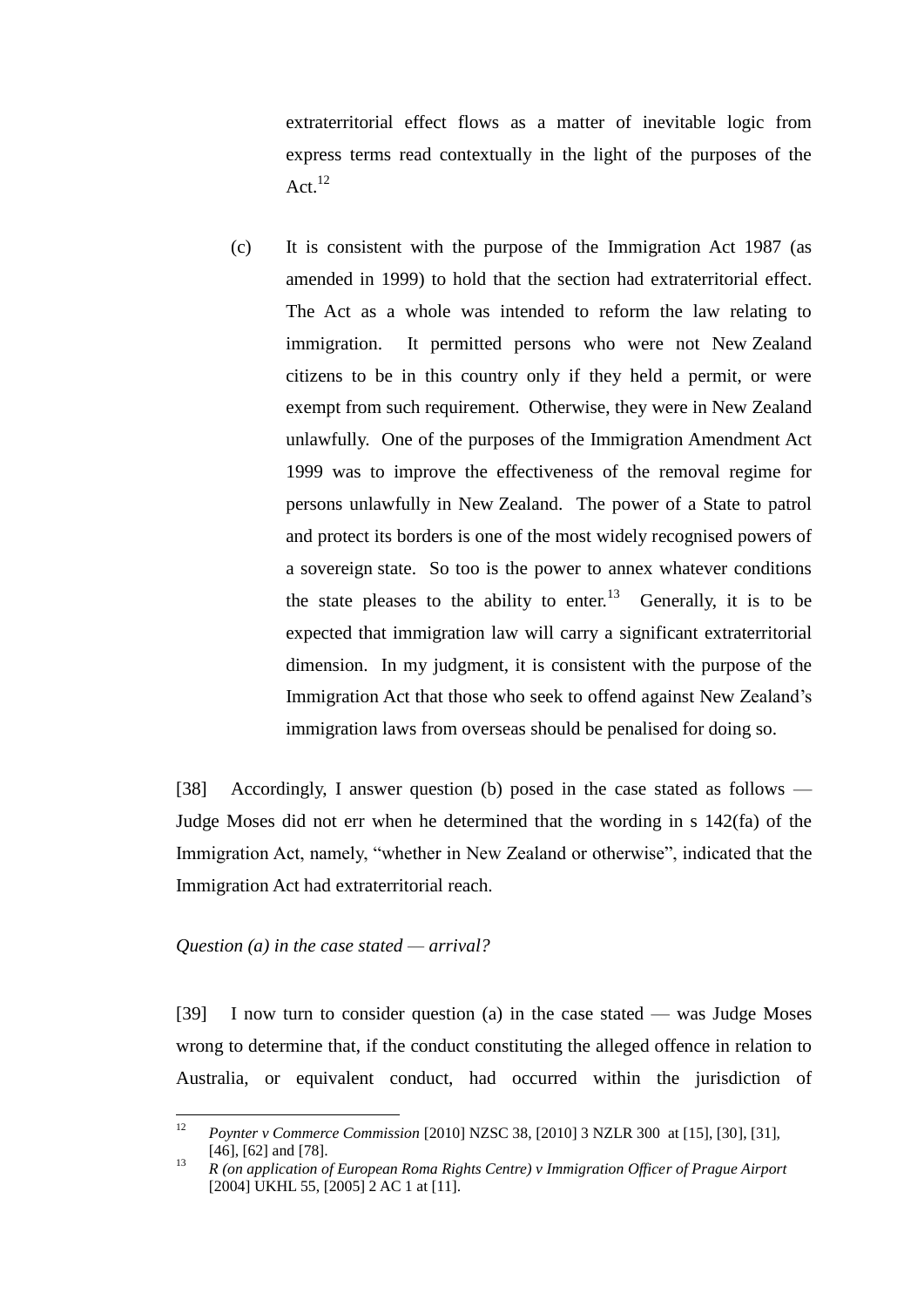New Zealand at the relevant time, it would, if proved, have constituted the offence constituted by s 142(fa) of the Immigration Act?

[40] The question depends upon whether or not arrival in New Zealand was necessary in terms of s 142(fa).

[41] Judge Moses held as follows: $^{14}$ 

…In this case, the issue raised by the respondent is that that particular section goes on to state it is only an offence if a person "arrives in New Zealand". I am of the view that there is sufficient nexus between the totality of the acts and omission comprising of the respondent's alleged conduct in assisting illegal immigrants to board the SIEV X. Here I find the focus in respect of the Australian and New Zealand offences is on assisting in the illegal trafficking of persons into their respective countries. I do not believe that the focus should be on the difference between the words "proposed entry" and "arrival" in the respective pieces of legislation. This approach I find to be consistent with ss 4 and 5 of the Act and the approach of the courts taken in the *Plakas* decision.

[42] I have set out above ss 4 and 5 of the Act.

[43] The reference in Judge Moses' reasoning to the *Plakas* decision, is a reference to the decision of Randerson J in *Plakas v New Zealand Police*.<sup>15</sup> In that case, the Judge observed as follows:

[23]...Sections 4 and 5 make it clear that it is unnecessary for there to be any precise correspondence between the offence alleged in the extradition country and the comparable offence pending in New Zealand. The focus is not on the precise terms or ingredients of the offences in the extradition country and in New Zealand. Rather, the statutory focus is on the conduct of the person in question viewed in a broad way…

[24] There are, as the Judge noted, some differences in the ingredients of the offence alleged against Mr Plakas under s 240(1)(d) Crimes Act in New Zealand and the offences under s 81(1) of the Victorian Crimes Act. However, the essential elements are deception or dishonesty resulting in a gain to the perpetrator or a loss to the victims. In both cases, deliberate or reckless conduct may be relied upon to constitute the offence. Like the Judge, I am satisfied that the conduct of Mr Plakas which is alleged to constitute an offence in Victoria would, if perpetrated in New Zealand, have constituted an offence here.

 $14$ <sup>14</sup> *New Zealand Police v Radhi*, supra n 1, at [33].

<sup>15</sup> *Plakas v New Zealand Police* HC Auckland CIV 2008-404-2412, 11 June 2008.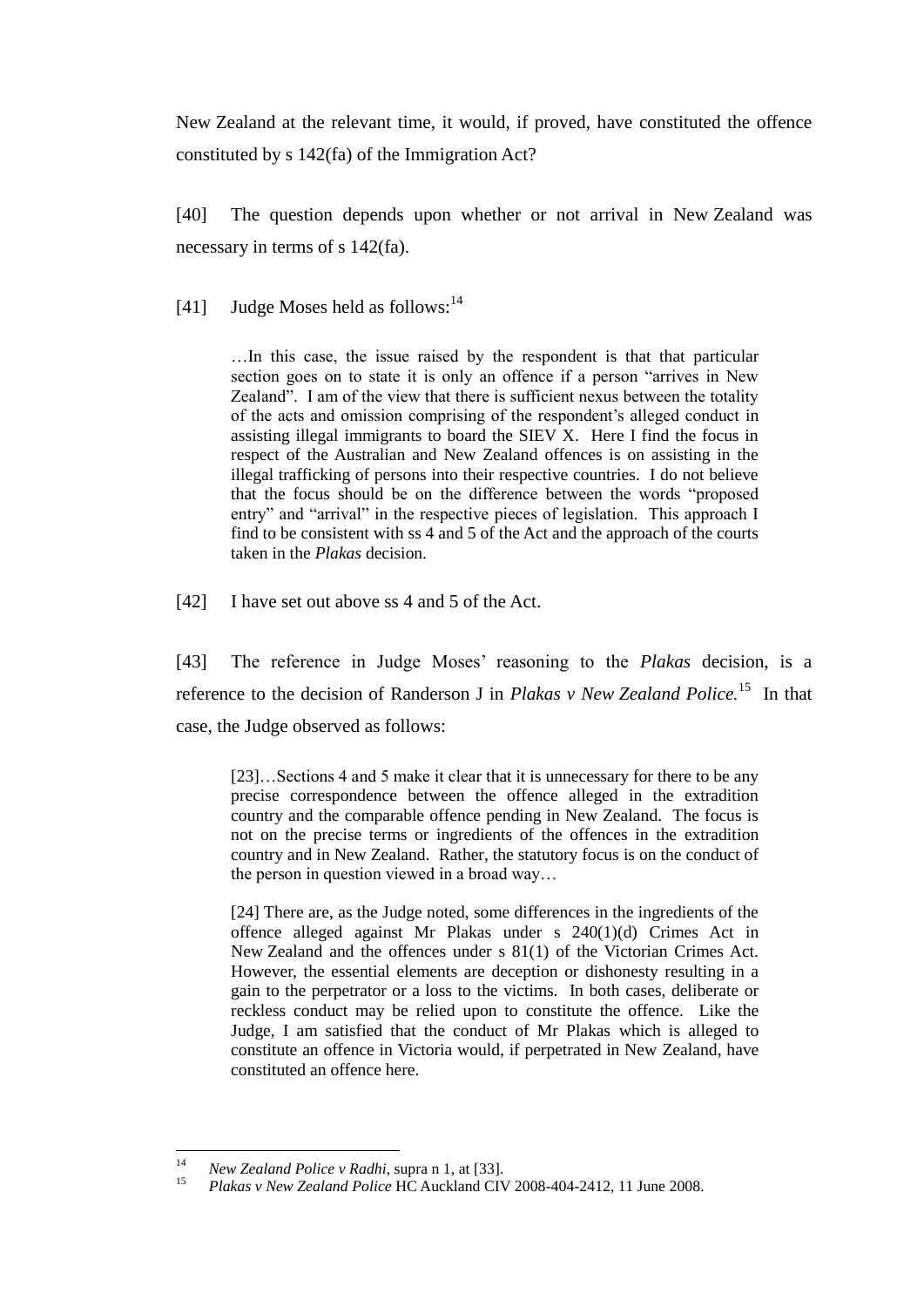[44] I accept the respondent's argument that there is significant and high authority to the effect that extradition laws should be liberally construed to achieve their purpose of bringing to justice those accused of serious crimes, and that extradition laws should be given a broad and generous approach.<sup>16</sup> I also accept that precise equivalence between the offence alleged in each country is not required, and that s 5 enjoins that the Court take what has been called a "broad conduct approach" — that is the Court should examine all of the conduct on which the requesting state relies.

[45] I have summarised Mr Radhi's alleged conduct above.<sup>17</sup> It is important to record that it is not alleged by the Federal Police in Australia that there was any arrival into Australia (or Australian waters) of illegal immigrants. All of the alleged actions attributed to Mr Radhi are said to have taken place in Indonesia.

[46] Mr Radhi is not entitled to adduce, and the Court is not entitled to receive evidence, to contradict the allegation that he has engaged in conduct that constitutes the offence for which his surrender is sought.<sup>18</sup> Mr Chambers, on Mr Radhi's behalf, has not sought to do so.

[47] While the issue is finely balanced, I have reached the conclusion that the conduct attributed to Mr Radhi did not, at the relevant time, constitute an offence in New Zealand under s 142(fa). In my judgment, arrival in New Zealand was an integral part of the offence created by s 142(fa), and the offence required the consequence of arrival to flow from the accused's conduct of wilfully aiding or assisting before the offence was complete.<sup>19</sup> The section used the words "to arrive in New Zealand". The words "to arrive" were not defined in the Act. They bore their ordinary meaning. To arrive meant no more or less than "to reach", or "to land", or "to come to".<sup>20</sup> This interpretation is consistent with the rest of the subsection. It went on to make express reference to s 126(1) which, as I have noted, detailed the responsibilities of persons arriving in New Zealand. The interpretation is also consistent with other provisions in the Immigration Act 1987. For example, it

<sup>16</sup> <sup>16</sup> See for example, *Norris v Government of the United States of America*, supra n 5, at[88].

 $17 \text{ At } [4]–[6].$ 

<sup>&</sup>lt;sup>18</sup> Extradition Act 1999, s 45(5)(a).<br><sup>19</sup> Similarly see Tingle y Rein 1108

<sup>19</sup> Similarly, see *Tipple v Pain* [1983] NZLR 257 (HC), where it was held that the arrival of goods in New Zealand was an event necessary for the completion of the offence there charged.

<sup>&</sup>lt;sup>20</sup> *Shorter Oxford English Dictionary on Historical Principles* ( $5<sup>th</sup>$  ed, volume 1) at 121.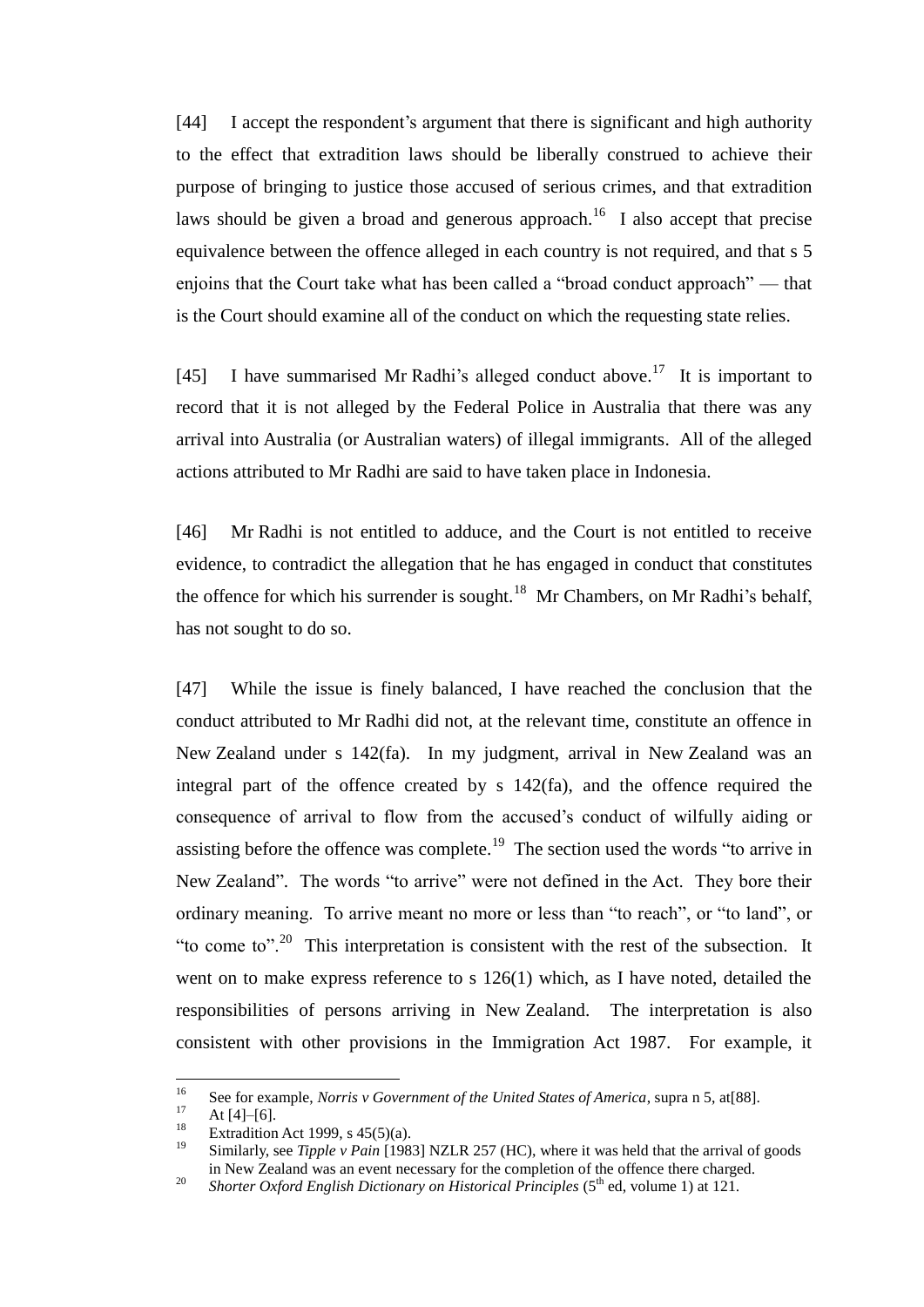defined the related term "arrival hall" as "a place licensed under s 12 of the Customs and Excise Act 1996 for the processing of persons arriving in New Zealand".<sup>21</sup> Section 142(fa) did not use the words "to travel to", or otherwise indicate that it did not matter whether or not the intended illegal immigrant arrived in New Zealand or not. What was criminalised was not simply wilful aid and assistance given to a person outside New Zealand, who intended to, but for some reason, did not arrive in New Zealand; rather, what was criminalised was wilful aid and assistance given, whether or not within or outside New Zealand, to a person who subsequently arrived in New Zealand without the requisite entry documentation. In my view, the New Zealand offence at the time required the persons aided or assisted to arrive in this country, before the offence was constituted. That is the natural meaning to be given to the phrase "to arrive in New Zealand".

[48] Although I am alert to the dangers of using subsequent amendments to legislation as an interpretative aid,  $2^2$  it is nevertheless instructive to consider the legislative history which followed on from the rather speedy introduction of s 142(fa) into the Immigration Act. In a report by the Foreign Affairs, Defence and Trade Committee, on the Transnational Organised Crimes Bill, the following recommendation was made: $23$ 

We recommend broadening the existing section 142(fa) of the Immigration Act by providing that an offence is committed where a person, whether within or outside New Zealand aids, abets, incites, counsels or procures, any other person to enter New Zealand unlawfully, knowing that the entry was unlawful or being reckless as to whether that entry was unlawful. We also recommend the offence apply whether or not the other person actually enters New Zealand, and for current section 142(f)(i), (ii) and (iii) to provide examples of unlawful entry. This is done by the deletion of existing section 142(fa) and inclusion of new sections 142(eb) and  $142$ (ec).

The Transnational Organised Crimes Bill became the Immigration Amendment Act 2002. It repealed s 142(fa), and introduced new subsections — s 142(eb) and (ec) as from 18 June 2002. Section 142(eb) read that a person committed an offence, who:

<sup>21</sup>  $\frac{21}{22}$  Section 2(1).

<sup>22</sup> *Commissioner of Inland Revenue v Chester Trustee Services Ltd* [2003] 1 NZLR 395 (CA) at [38].

<sup>&</sup>lt;sup>23</sup> Transnational Organised Crimes Bill 2002 (201-2) (select committee report) at 15.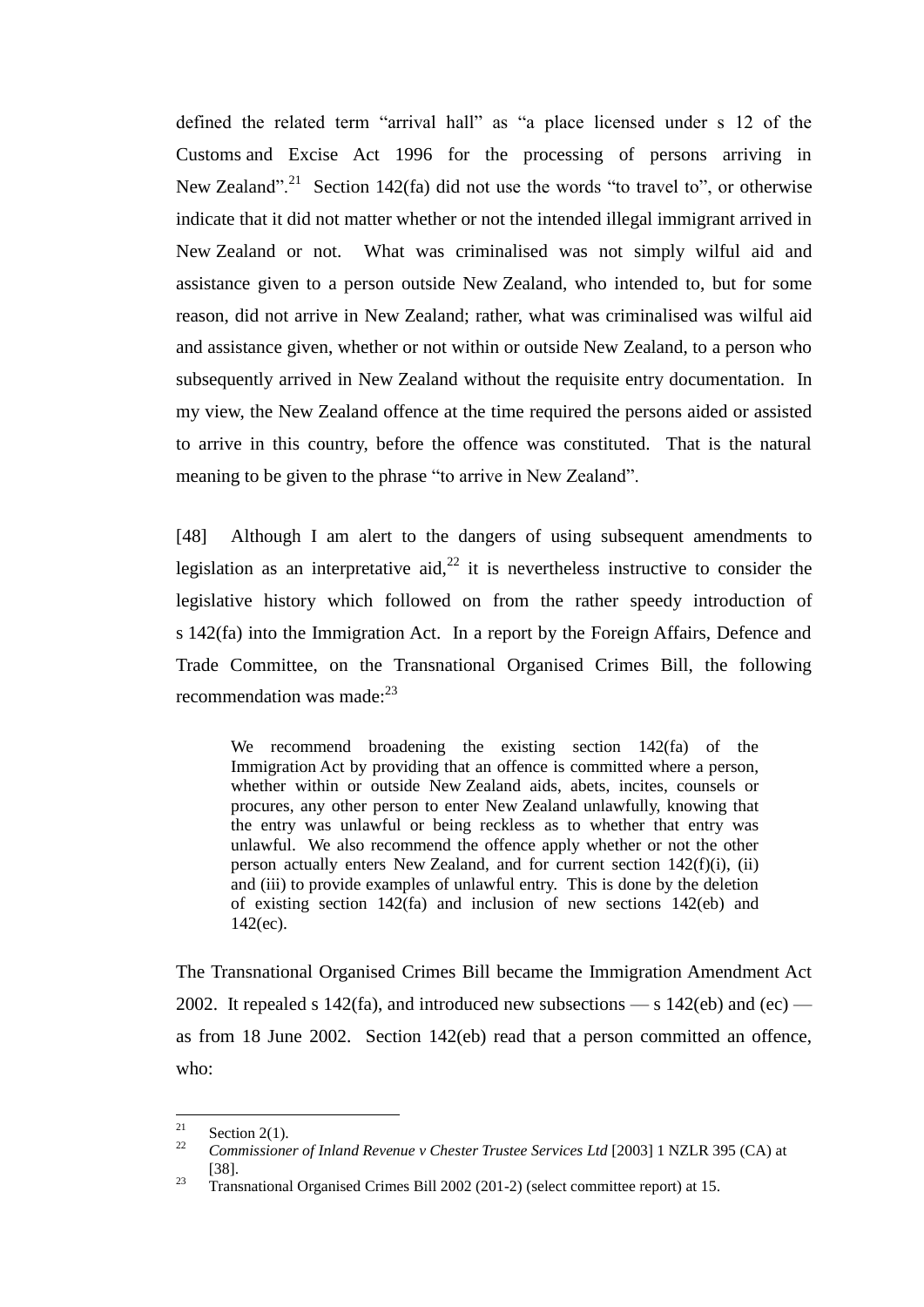…whether within or outside New Zealand, and whether or not the other person in fact enters New Zealand, aids, abets, incites, counsels or procures, any other person to enter New Zealand unlawfully…

[49] In my view, the conduct alleged against Mr Radhi is not sufficient to amount to an offence under s 142(fa), which was the applicable provision at the relevant time. Accordingly, I answer question (a) in the case stated as follows — Judge Moses did err when he determined that, if the conduct constituting the alleged offence in relation to Australia, or equivalent conduct, had occurred within the jurisdiction of New Zealand at the relevant time, it would, if proved, have constituted the offence under s 142(fa) of the Immigration Act.

## *Questions (c) and (d) in the case stated —attempted offence?*

[50] I now turn to consider whether an attempted offence of the nature set out in s 142(fa) is sufficient for there to be conduct of the alleged extradition offence, and whether the wording of s 142(fa) can be read broadly to confer extraterritorial jurisdiction over an attempted offence.

# [51] Judge Moses stated as follows: $^{24}$

If, however, I am incorrect and there is a requirement of "arrival" in New Zealand for there to be a sufficient nexus of conduct constituting an offence, then I am of the view that an attempted offence of the nature set out in s 142(fa) Immigration Act 1987 is made out and that an attempt would be sufficient for there to be conduct of an alleged extradition offence. Whilst the respondent submits that the criminalisation of extra-territorial attempts would require express legislative statement, I find that there is no principle of law which precludes the words contained in s 142(fa) Immigration Act 1987 from being read broadly to confer extra-territorial jurisdiction over an attempted offence. This approach is consistent with the approach taken in *Liangsiriprasert v Government of the United States of America* [1991] 1 AC 225, where the Privy Council said, inter alia,

"Their Lordships can find nothing in precedent, comity or good sense that should inhibit the common law from regarding as justiciable in England in inchoate crimes committed abroad which are intended to result in the commission of criminal offences in England".

<sup>24</sup> <sup>24</sup> *New Zealand Police v Radhi*, supra n 1, at [34].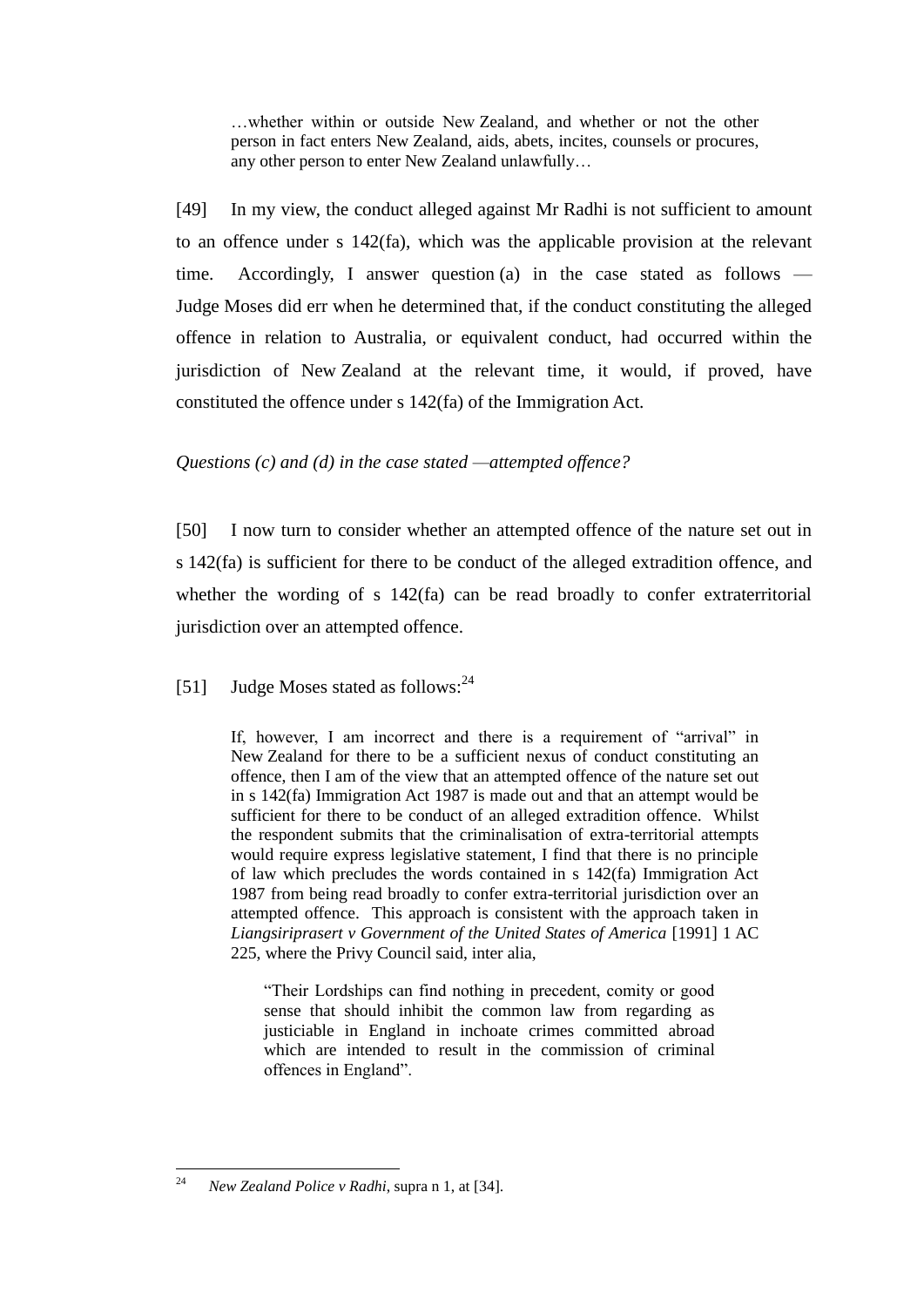[52] In my judgment, Judge Moses erred when he concluded that an attempted offence of the nature set out in s 142(fa) was made out and that this was sufficient for there to be conduct of the alleged extradition offence. My reasoning is as follows:

- (a) The Immigration Act 1987 did not make it an offence to attempt to breach s 142(fa).
- (b) The Crimes Act 1961 does not assist. Section 72 of that Act deals with attempts. It defines the essential elements of an attempt, qualified in terms of impossibility. The section does not of itself create offences.
- (c) Section 311(2) of the Crimes Act does not assist. It provides as follows:

## **311 Attempt to commit or procure commission of offence**

- …
- (2) Every one who incites, counsels, or attempts to procure any person to commit any offence, when that offence is not in fact committed, is liable to the same punishment as if he had attempted to commit that offence, unless in respect of any such case a punishment is otherwise expressly provided by this Act or by some other enactment.

Mr Radhi is not alleged to have incited anyone to engage in conduct sufficient to breach s 142(fa), and the Immigration Act 1987 did not make it an offence to arrive in New Zealand in a manner that did not comply with s 126(1). Nor was it an offence to arrive in New Zealand without holding a visa.<sup>25</sup>

<sup>25</sup> Immigration Act 1987, s 142.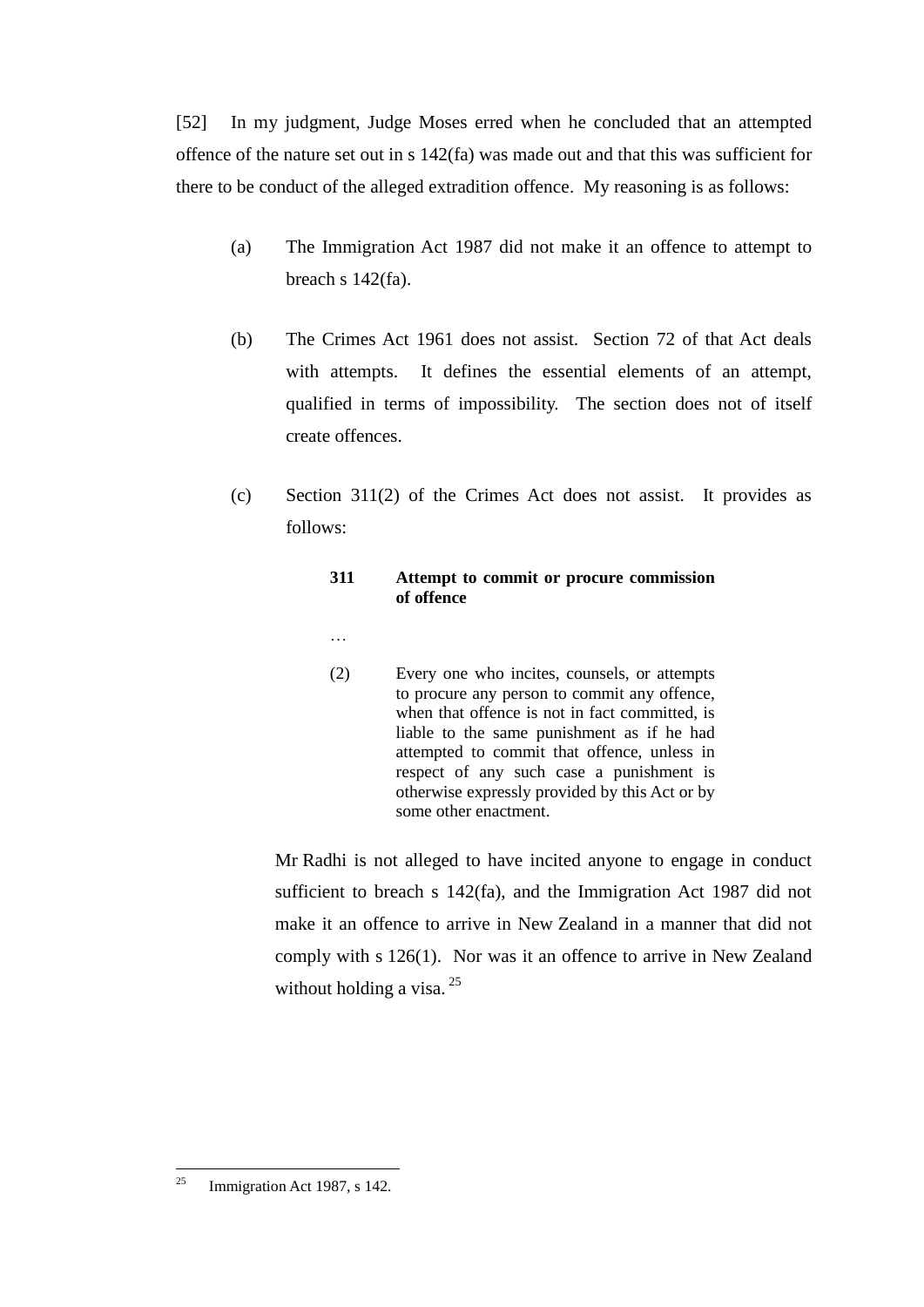(d) In other jurisdictions, there is authority to the effect that inchoate crimes should be prohibited in the same way as their choate equivalents.<sup>26</sup> As Judge Moses noted, the Privy Council has held that there is nothing in precedent, comity or good sense that should inhibit the common law from regarding as justiciable in England inchoate crimes committed abroad which are intended to result in the commission of criminal offences in England.<sup>27</sup> In this country, however, s 9 of the Crimes Act provides that no-one is to be convicted of any offence at common law. As is noted in *Adams*, the elimination of common law offences is a fundamental provision of the Crimes Act in this country.<sup>28</sup> The Courts do not possess a residual power to superintend offences prejudicial to the public welfare.

[53] In my judgment, there was no offence of attempting to traffic in illegal immigrants in July/October 2001. It follows that in my view, question (c) in the case stated must be answered as follows — Judge Moses erred when he held that, even if the Immigration Act 1987 did not have extraterritorial reach, and there was a requirement of arrival in New Zealand for there to be a sufficient nexus of conduct constituting an offence, an attempted offence of the nature set out in s 142(fa) of the Immigration Act 1987 would be sufficient for there to be conduct of an alleged extradition offence.

[54] Because there was no offence of attempting to traffic illegal immigrants, question (d) contained in the case stated does not arise. I have already expressed the view in relation to question (b), that s 142(fa) did have extraterritorial reach.

### *Question (e) in the case stated — the multiplier provision?*

[55] Question (e) in the case stated asks whether or not Judge Moses was wrong to determine that the multiplier provision in s 144(1A) of the Immigration Act 1987,

 $26$ <sup>26</sup> See for example, *R v Hamilton* [2005] 2 SCR 432 at [25]; *Liangsiriprasert v Government of the United States of America* [1991] 1 AC 225 (PC); *R v Sansom* [1991] 2 QB 130 (CA); *R v Naini* [1999] 2 Cr App R 398.

<sup>27</sup> *Liangsiriprasert v Government of the United States of America*, supra n 25.

Adams on Criminal Law (looseleaf ed, Brookers) at [CA 9.01].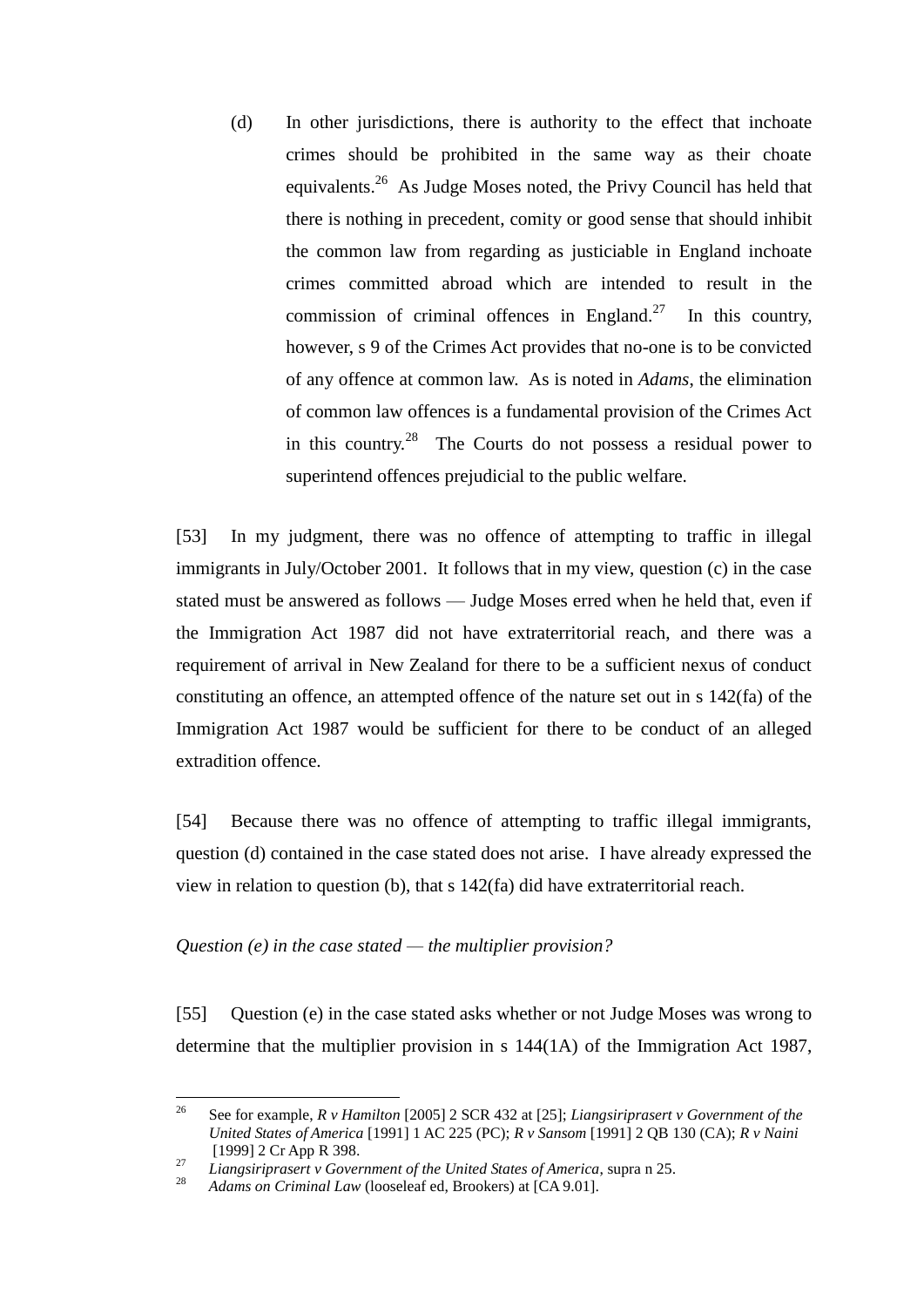(namely the words "for each person in respect of whom the offence is committed") was intended to apply equally to the alternative sentences of a fine or a term of imprisonment.

[56] Judge Moses held as follows: $^{29}$ 

…I find that the multiplier provision in the penalty provision of s 144(1A) of the Immigration Act 1987 was intended to apply equally to the fine and imprisonment term.

[57] At the relevant time, the penalty for breach of s 142(fa) was set out in s 144(1A) of the Immigration Act 1987. Section 144(1A) was another provision enacted under urgency on 15 June 1999, and it also came into force on 16 June 1999, as part of the Immigration Amendment Act (No.2) 1999 and in response to the possible imminent arrival in New Zealand of illegal nationals from another country. It read as follows:

A person who commits an offence against section 142(fa) is liable to imprisonment for a term not exceeding 3 months, or to a fine not exceeding \$5,000 for each person in respect of whom the offence was committed.

[58] The multiplier, and its phraseology, is unusual. There is a comma after the reference to the term of imprisonment. There is no comma after the reference to a fine not exceeding \$5,000. On the face of it, the comma seems to have been used to separate two independent but related penalties, the maximum term of imprisonment allowable for the offence under s 142(fa), and the alternative sentence of a fine not exceeding \$5,000. The grammar employed suggests that the multiplier — "for each person in respect of whom the offence was committed" — applied only to the fine, and not to the term of imprisonment.

[59] Again, the matter is finely balanced, and it is unfortunate that it falls to be decided, at least in part, by the location, and absence, of commas. The Courts generally will endeavour to avoid undue focus on grammar and punctuation in seeking to arrive at the correct interpretation of a statutory provision.<sup>30</sup> Rather, they must ascertain the meaning of an enactment from its text and in light of its purpose.<sup>31</sup>

<sup>29</sup> <sup>29</sup> *New Zealand Police v Radhi*, supra n 1, at [65].

<sup>&</sup>lt;sup>30</sup> *Foodstuffs (Auckland) Ltd v Commerce Commission* [2002] 1 NZLR 353 (CA) at [69] and [70].

Interpretation Act 1999, s 5.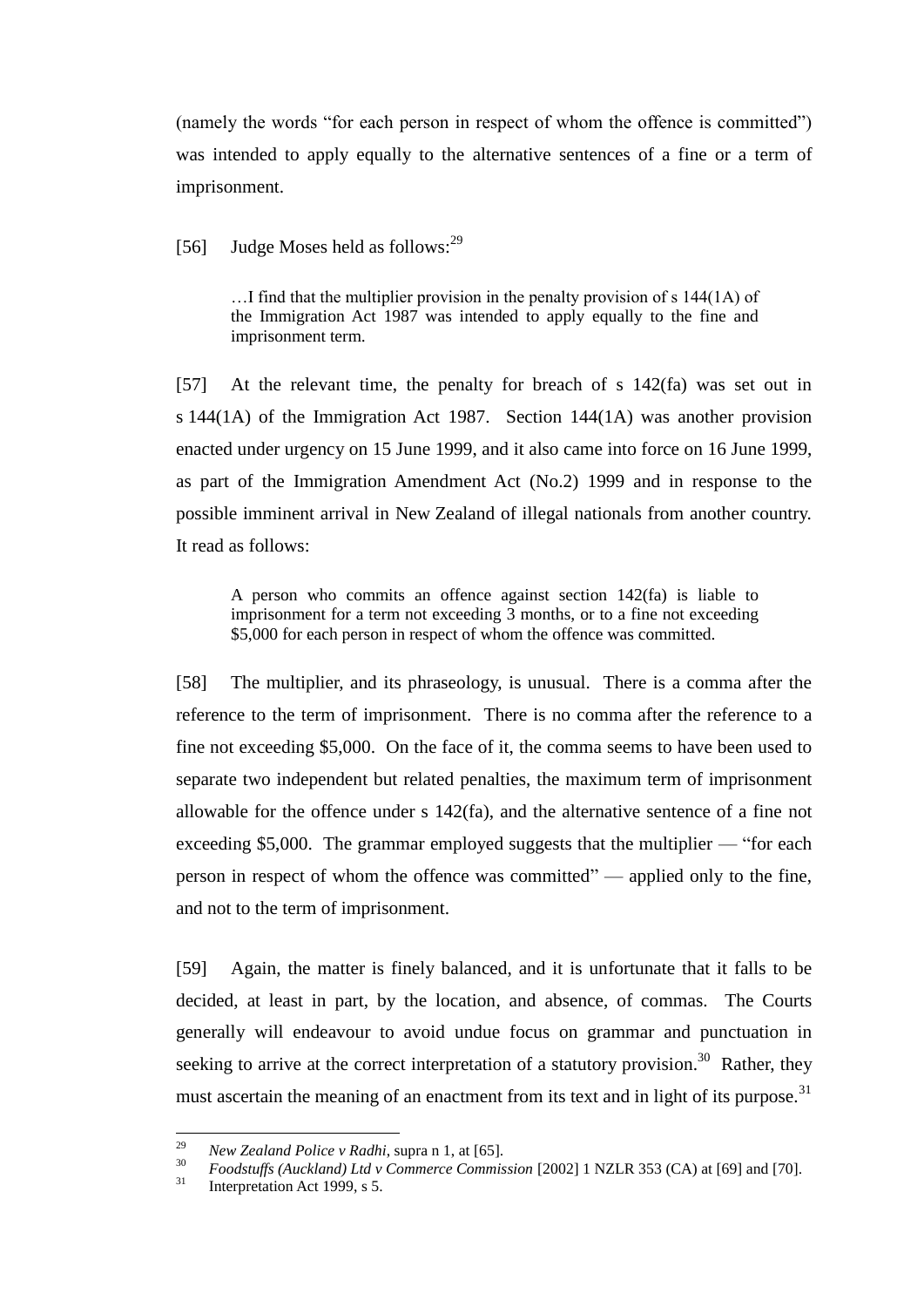[60] Unfortunately, there is little to be gleaned from the text of the Immigration Act. The penalties imposed for breach of other provisions in the Act, including other subsections in s 142, did not contain multiplier provisions. The penalties available were either a term of imprisonment not exceeding three months, or a fine not exceeding \$5,000. The general penalty provision applicable, where no other penalty was provided for, was a fine not exceeding \$2,000.

[61] There was a reference to what became s 144(1A) in the explanatory note to the Bill. It summarised the clause in the following way:  $32$ 

Clause 48 amends s 144 of the Act to specify a penalty for the new offence of aiding or assisting a person to arrive in New Zealand unlawfully. The penalty is imprisonment for up to three months or a fine of up to \$5,000 for each person in respect of whom the offence was committed.

That discussion is equivocal.

[62] Again, there are dangers in looking at subsequent legislative provisions, but it is helpful to note that when s 142(fa) was repealed in 2002, and replaced with a new subsection, a new s 144(1A) was also substituted. The new section contained the following penalty provision for the same type of offending:

A person who commits an offence against s  $142(1)(eb)$  or s  $142(1)(ec)$  is liable to imprisonment for a term not exceeding seven years, a fine not exceeding \$100,000, or both, for each person in respect of whom the offence was committed.

[63] The Crown submitted that I should adopt a purposive approach to the legislation, and hold that the wording in s 144(1A) allowed flexibility in sentencing, whether by way of imprisonment, or a fine. Ms Gordon submitted that instead of creating a higher maximum term of imprisonment, and a higher maximum fine, without reference in either case to the number of people assisted, Parliament instead created a lower maximum penalty that was able to be adjusted by reference to the number of people involved.

 $32$ Immigration Amendment Bill 1998 (183-1) (explanatory note) at xvii.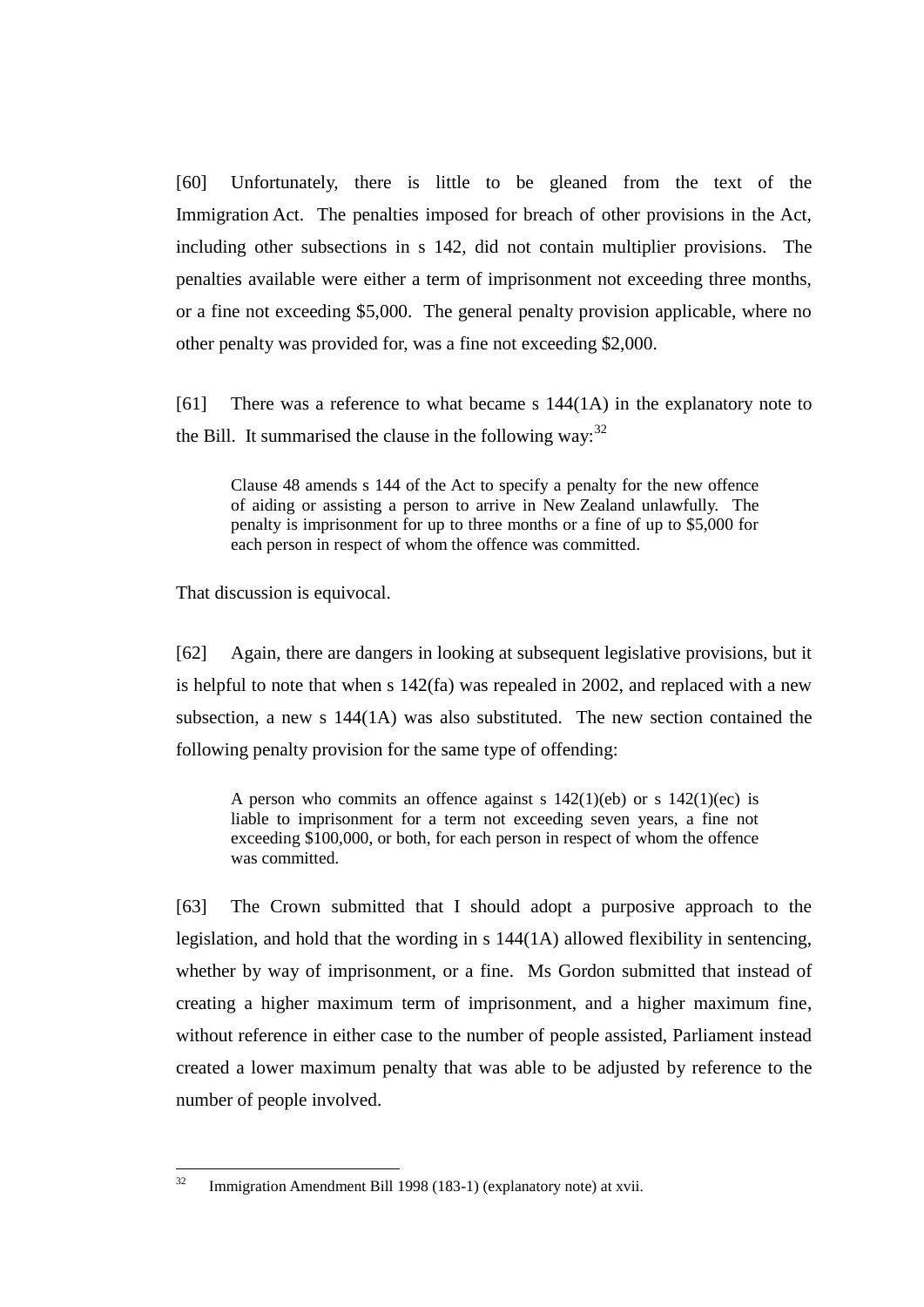[64] Such an approach is speculative. Moreover, it leads to difficult results. In Mr Radhi's case, approximately 300 people were involved. If the multiplier applies to the term of imprisonment, that would mean that Parliament potentially imposed a maximum term of imprisonment in respect of Mr Radhi's alleged offending of some 75 years. Recourse to the totality principle would, of course, reduce such sentence, but it is noteworthy that no other offence in New Zealand carries a potential maximum term anywhere near 75 years. In contrast, tailoring a fine by reference to the number of people involved has some attraction. People who assist in the trafficking of illegal immigrants will generally do so for profit. If a fine is to be a proper deterrent, it should be more than a simple business expense, which can be passed on to potential migrants. Hitting offenders in the pocket and stripping them of their gains, by reference to the number of people involved, might be considered to be the appropriate response to the offending.

[65] Again, I have not found this issue particularly easy. Ultimately, I am driven by the wording used in the section. As the section stands, it compels the conclusion that the multiplier applies only to the fine, and not to the term of imprisonment.

[66] Accordingly, I answer question (e) in the case stated as follows — Judge Moses erred when he held that the multiplier provision in s 144(1A) of the Immigration Act 1987 was intended to apply equally to the fine and the imprisonment term.

*Questions (f), (g) and (h) in the case stated — was the alleged offence an "extradition offence", was Mr Radhi an "extraditable person" and was Mr Radhi eligible for surrender?*

[67] The answer to these questions follows on from the scheme of the Extradition Act 1999, and answers I have given to earlier questions. In my view, Judge Moses erred when he held that the alleged offence is an extradition offence in relation to Australia. It follows, that the Judge also erred when he held that Mr Radhi is an extraditable person in relation to Australia, and when he held that Mr Radhi is eligible for surrender in relation to the offence of which extradition is sought.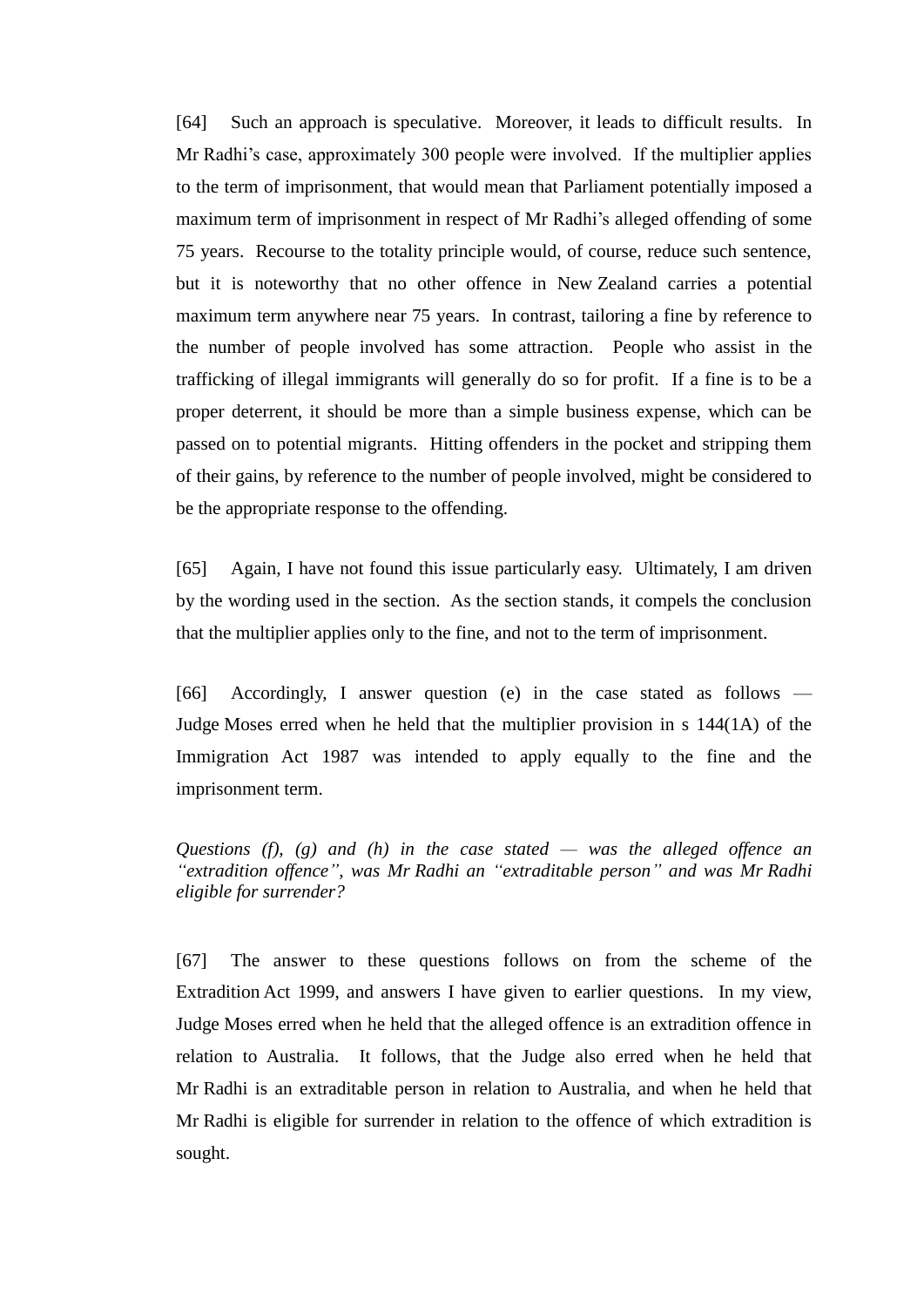#### **Summary**

[68] I summarise my findings as follows:

- (a) The equivalent provision in New Zealand to that under which Mr Radhi is charged in Australia, was, at the relevant time, s 142(fa) of the Immigration Act 1987.
- (b) Section 142(fa) of the Immigration Act 1987 had extraterritorial reach.
- (c) If the conduct attributed to Mr Radhi, constituting the alleged offence in relation to Australia, or equivalent conduct, had occurred within the jurisdiction of New Zealand at the relevant time, it would not have constituted an offence under s 142(fa) of the Immigration Act 1987.
- (d) There was no attempted offence of the nature set out in s 142(fa) of the Immigration Act 1987.
- (e) The multiplier provision in the penalty section  $-$  s  $144(1A)$   $-$  did not apply to the fine and the imprisonment term. It only applied to the fine. The maximum term of imprisonment for any breach of s 142(fa) was three months.

It follows that Mr Radhi is not an extraditable person in relation to Australia, because, if conduct constituting the alleged offence in relation to Australia, or equivalent conduct, had occurred within the jurisdiction of New Zealand, it would not have constituted an offence punishable under the law of New Zealand for which the maximum penalty was imprisonment for not less than 12 months. Mr Radhi is therefore not eligible for surrender in relation to the offence for which extradition is sought because he is not an extraditable person pursuant to the provisions of the Extradition Act 1999.